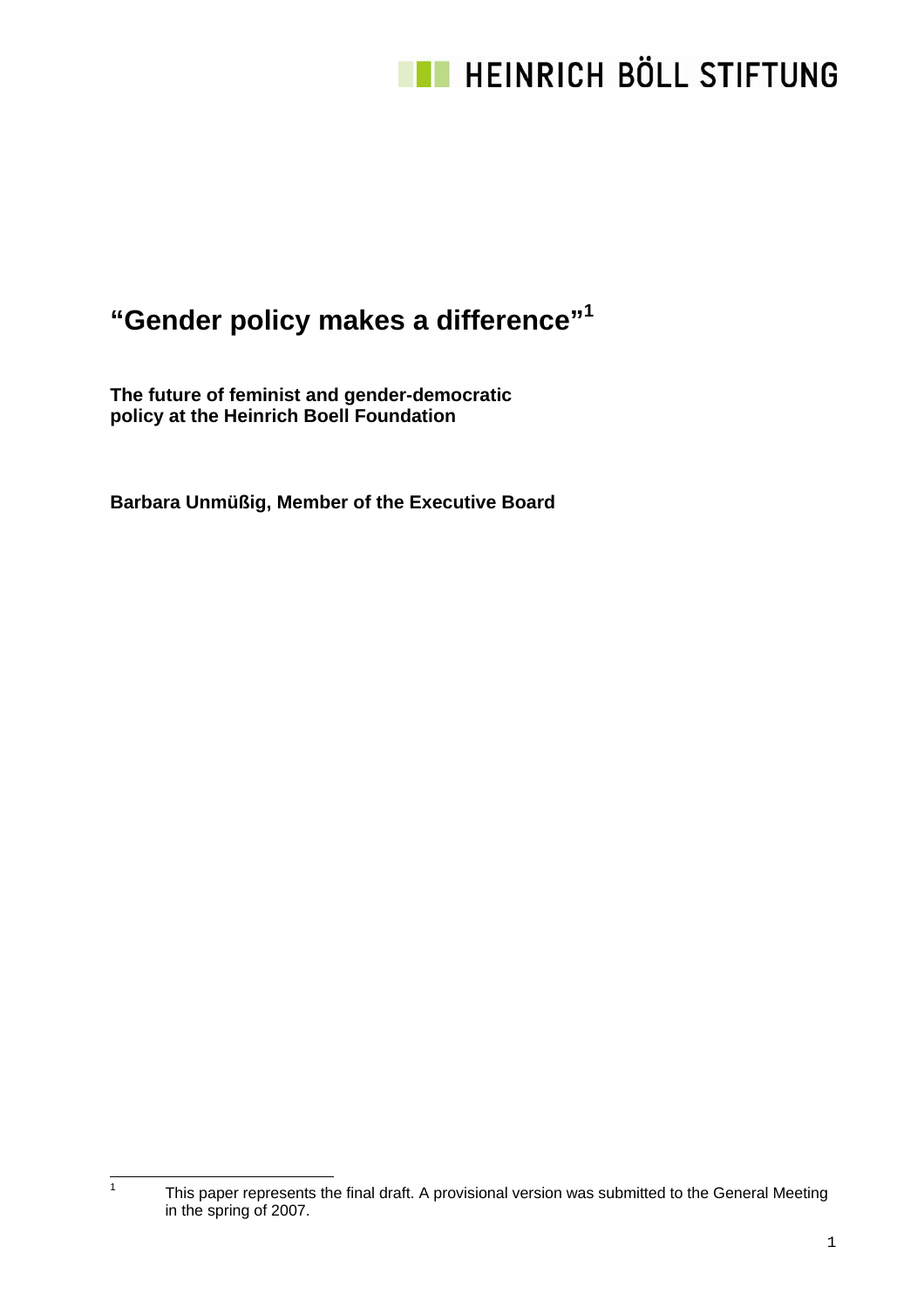| III. Relationship between gender democracy and feminism at the Heinrich Boell Foundation 19 |
|---------------------------------------------------------------------------------------------|
| C. The Gunda Werner Institute for Feminism and Gender Democracy 20                          |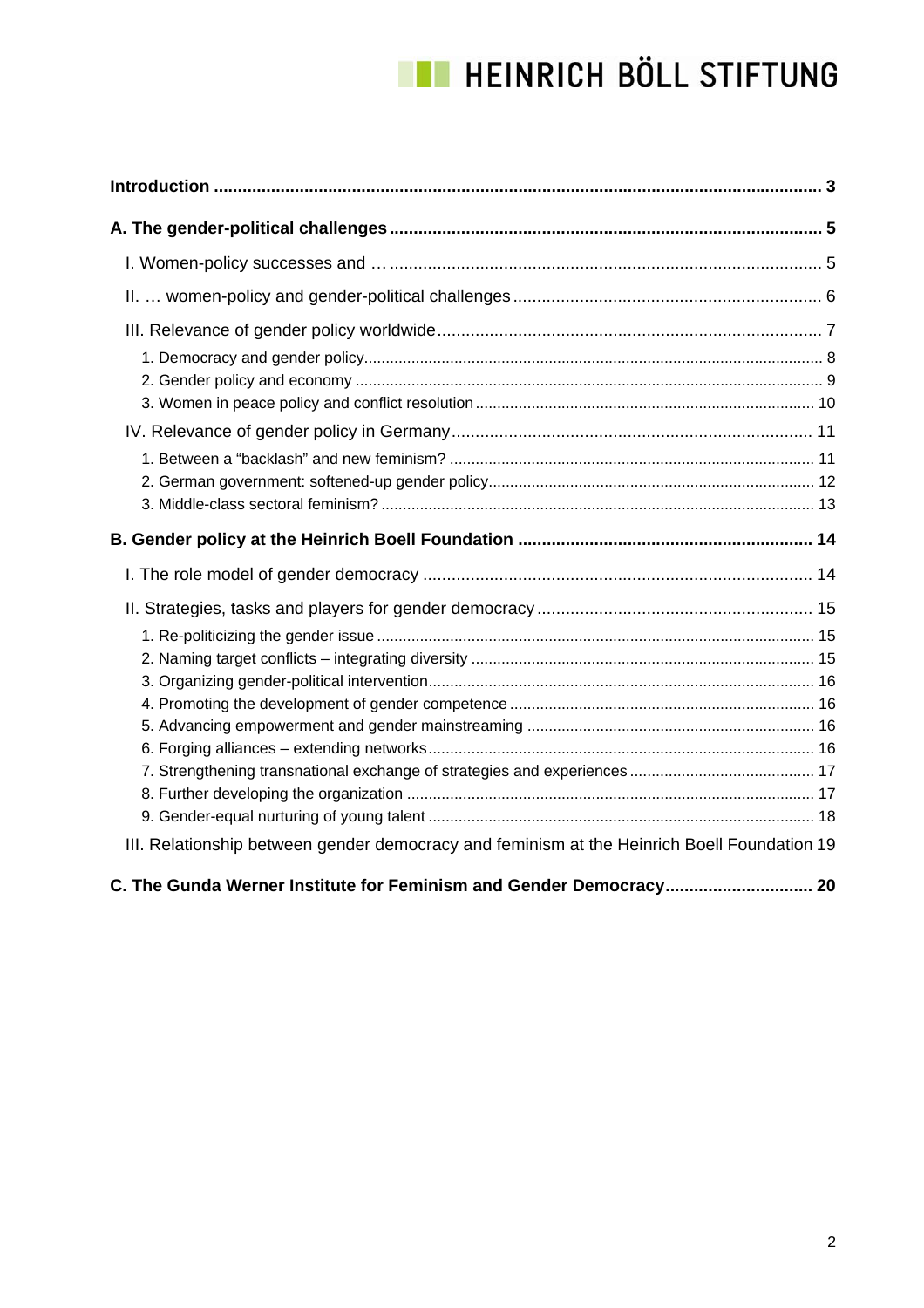### **Introduction**

Gender policy and feminist analyses and strategies have a permanent place at the Heinrich Boell Foundation and are of key importance to its activities at home and abroad, scholarship programs and the entire organization development. Gender policy is one of the Foundation's key political hallmarks. In organization development, the Foundation has become a precursor and role model for many other organizations.

*"…We are proud [of the common task of gender democracy at the Heinrich Boell Foundation] because it is virtually certain that these structures are not found in another mixed organization. But, for us, there is no reason to leave the Foundation's further development process to its own devices."*

The above statement made by Gunda Werner in 1999 – a mentor for the role model of gender democracy at the Heinrich Boell Foundation – is the result of a fundamental contemplation of our strategies and key political areas of gender policy as well as their institutional embedding within the Heinrich Boell Foundation.

For this reason, part of our political culture involves repeatedly sounding out whether our gender-political orientation is moving in the right direction given the new social, political and economic challenges. Do we affect the discourse of gender policy? Are we, as a political foundation, in a position to lend gender-political impetus for the furtherance of gender equality – on a global scale? And, finally: how do we accomplish our role model of gender democracy as a common task within our own organization and within the corporate culture?

In answering these questions, we set about, last year especially, holding numerous discussions and making some important changes: we have merged the two units "*Executive Office for the common task of Gender Democracy"* and the "*Feminist Institute"*, which, until then, had been working independently, into one common organizational and working unit. The aim of this move is to be even more effective politically and to jointly deal with the tense rapport between feminism and gender democracy productively. With respect to political education work, the newly founded "Gunda Werner Institute for Feminism and Gender Democracy" (GWI) seeks to illustrate in certain select core issues that viewing and addressing political issues from a genderpolitical perspective does indeed make a significant difference and provide impetus for political action.

At the same time, the Heinrich Boell Foundation has, over several stages, taken full stock of its equality, equal opportunities and empowerment policies in its activities abroad and, at a Foreign Department strategy workshop, determined new thematic courses for the future.

The aim of this position paper is:

**firstly** to tackle the gender-political challenges of the future for our activities at home and abroad, and to renew our self-image and/or our role model of gender democracy.

**Secondly,** we would like to outline our program focus more clearly, define our aims and tasks, and agree on the terminology and tools of gender-democratic policy.

The Executive Board has passed "Programmatic Guidelines" and defined gender policy both as a common task and an independent issue. These need to be bolstered in our activities at home and abroad, in scholarship programs and in organization development through concrete programs and adequate financial and human resources.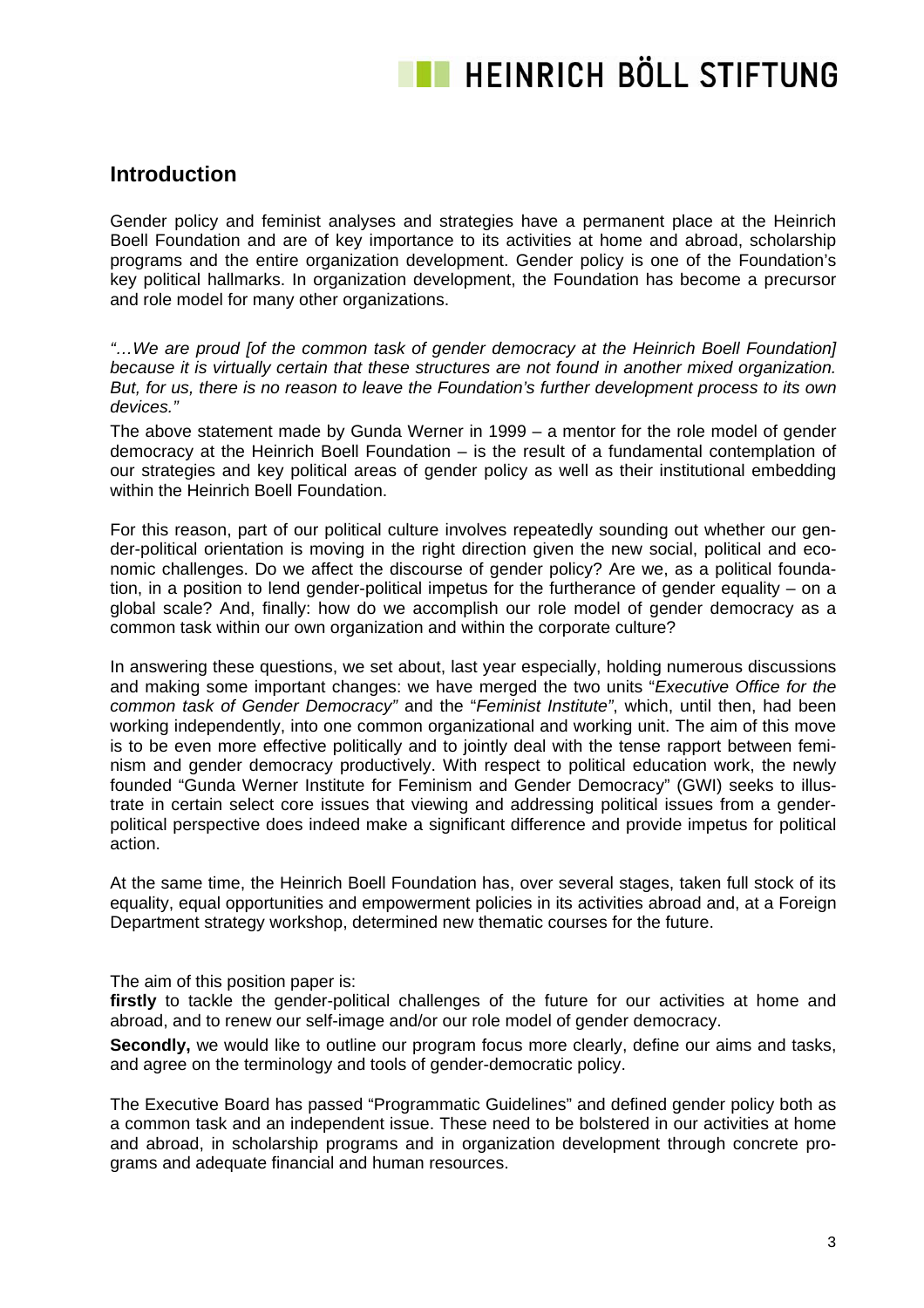

Unlike virtually any other strategic paper drafted by the Heinrich Boell Foundation, this position paper has been the subject of intense discussion during all of the draft stages among employees, all of the international offices, virtually every department within the Foundation, as well as among the honorary bodies of the Foundation (Supervisory Board, Women's Council, General Meeting, Expert Advisory Board North/South and Expert Advisory Board Scholarship Programs as well as the Men's Forum). The majority, if not all, of the many suggestions and additions have been incorporated into the final draft of the position paper on the future of feminist and gender-democratic policy at the Heinrich Boell Foundation. Our sincerest thanks go out to all concerned!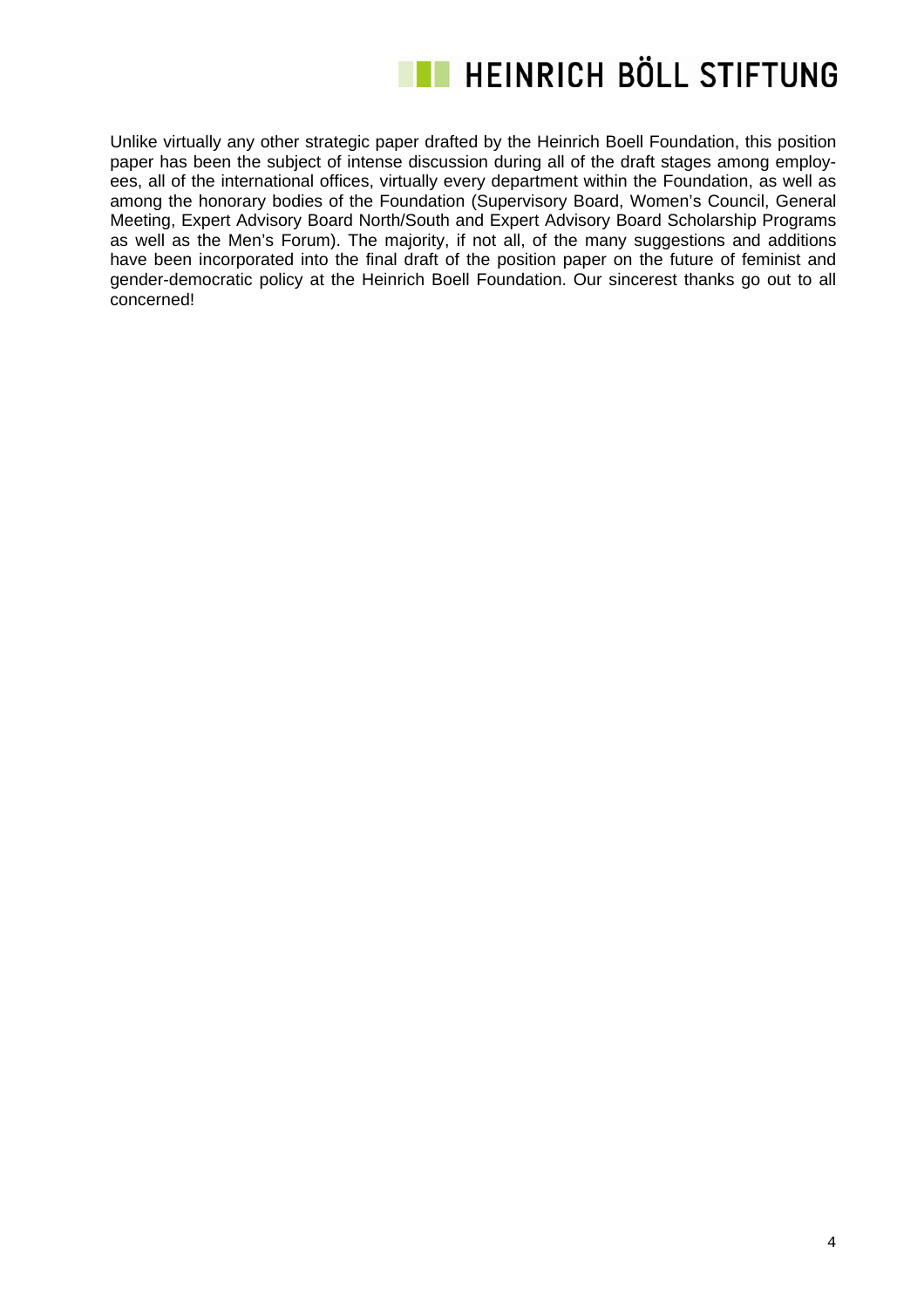### **A. The gender-political challenges**

### **I. Women-policy successes and …**

Gender relations have been set in motion through political processes and economic overthrow. In the Federal Republic of Germany, Europe, and across the globe, socio-political conditions and the legal equality among women and men have been advanced due to the influence of women's movements as well as feminist theory and practice.

Since the 1980s, the "nationalization" of women's policy has produced an abundance of laws, regulations and byelaws, UN resolutions as well as supra-national (EU) and national policies in the majority of all those countries which seek to establish gender equality.

This political and social upheavals, as well as economic and cultural overthrow caused by globalization processes, have resulted in numerous ways of life and work everywhere.

As a consequence, women have conquered ground throughout the world at an economic and political level. They have made a gigantic leap forward on the labour markets: 40% of all those gainfully employed worldwide today are women - 30 years ago, it was only half that figure. Major advances in equality have also been made in the field of education. Civil society and state initiatives supporting greater equality for women have also led to a significant improvement in the legal situation.

One gender-political milestone internationally was undoubtedly the Beijing Platform for Action during the World Conference on Women in 1995. This Platform marked the first time that the gender category had been introduced into international policy. In doing so, it was recognized that gender roles and relations are embedded in social, political, economic and cultural contexts and are therefore also changeable.

Through the tool of gender mainstreaming – embedded in the Beijing Platform of Action as a strategic approach – state institutions, and international organizations and companies are to challenge and question stereotype gender roles in private and public spheres and change them in an emancipative sense. A new approach was that gender mainstreaming explicitly seeks to focus on the dynamism between the genders. Reducing inequality and undemocratic conditions between the genders is therefore not only a women's but also a men's domain and defined as a task for society as a whole. This therefore marks the first time that men are addressed as gender policy players. This is still an improvement, if far from being a breakthrough. Implementing the gender mainstreaming tool with this originally radical purpose in mind is frequently blocked politically and financially, is not taken seriously, or is the subject of curtailed technocratic practice. At all events, its gender-political potential has not yet been able to fully unfold in any society.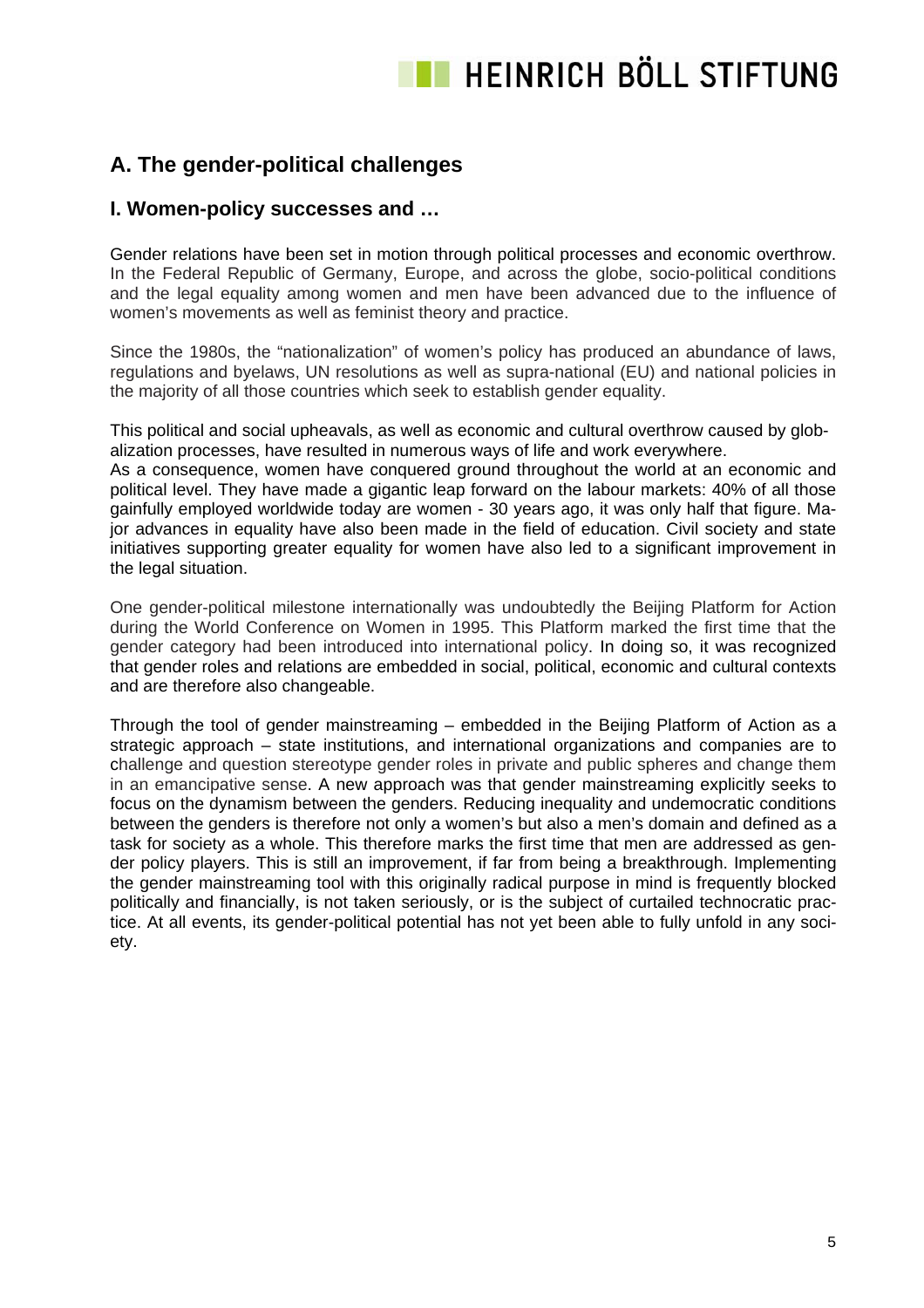### **II. … women-policy and gender-political challenges**

Compared with the situation facing women in the first half of the 20th century, a virtually revolutionary transformation has taken place. The undeniable progress that has been made must be offset, however, by the fact that – both from a national and global perspective – the hierarchies, power differences and dominance relations between the genders have far from diminished.

Discrimination, prejudice and violence remain factors in all corners of the world that shape the living conditions of millions of women. Virtually every international document, international (women's) conference confirms that, in many societies, the structural inequality dividing the genders has been intensified if anything. Politically, women are still excluded from the decisionmaking processes on numerous occasions. Their legal situation is precarious. The economic disadvantages experienced by women have barely subsided despite the rise in their gainful employment, among other things because the percentage of women working in unstable and part-time jobs as well as underpaid sectors is far higher than that of men. At the same time, however, men are more affected by unemployment, violence and marginalization than ever before.

Indications of this situation include:

- the continued presence of gender-differentiated and hierarchical division of labour in many sectors of economic life, politics, science, administration and private lives;
- unequal access for women to resources (e.g. education, communication, health care, uneven distribution of public funds, land, and also of "natural" resources);
- income divides between the genders, above all unequal pay for similar or, at times, equal jobs. Europe-wide the average woman's income is 15 percent below that of a man's; on a global scale, it is up to 30 percent lower;
- Women (around the world) spend twice as much time as men doing unpaid care and reproduction work in the home and communities. The dominating image of masculinity excludes men from care and nursing and instead makes men primarily responsible for the pursuit of gainful employment. Until now, few changes have occurred to this gender-specific division of labour;
- unequal participation in democratic decision-making processes as well as in the performance of political offices in political parties and administration;
- violence against women. In 95 percent of all cases of domestic violence worldwide, women are the victim. This is especially true of women migrants in Germany and Europe;
- dominance of the heterosexual norm and discrimination of other sexual orientations and identities (e.g. through heterosexual family concepts).

Gender policy is therefore as relevant as ever, even though the societal and socio-cultural contexts have shifted. Gender relations and hierarchies are also closely related to political, social and, above all, economic transformations. Even though the constellations of power and interests persistently change, hierarchized gender arrangements especially are not only deeply rooted in individual attitudes but, above all, in institutions and organizations of society.

At the same time, the continuity of power asymmetries between the genders has become fragile. They are differentiated between the genders and within the respective gender groups. A simple division into powerful men and powerless women comes nowhere near to describing the manifold realities of life of men and women.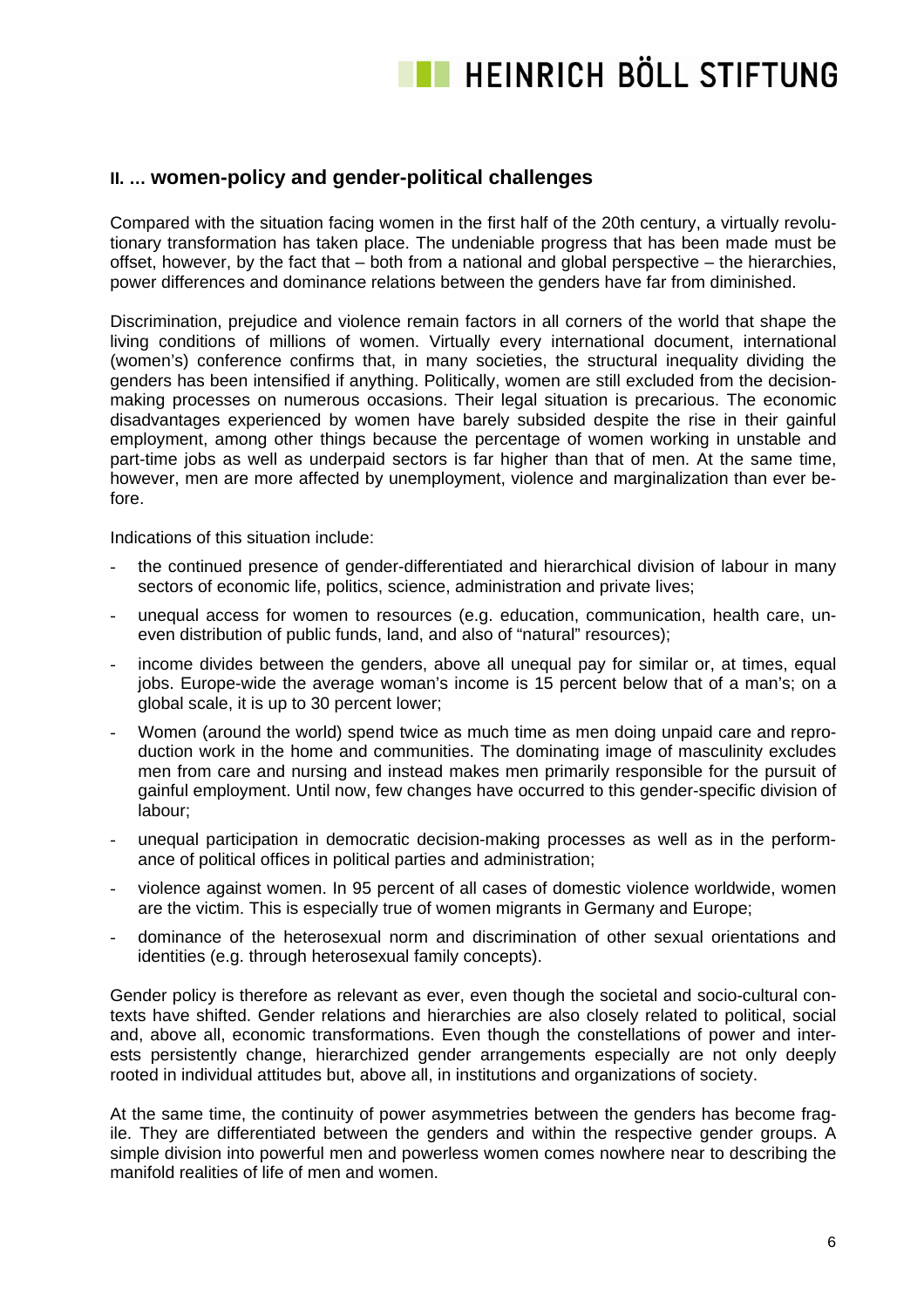Strategic and political approaches aimed at achieving the goals of gender democracy and gender equality must repeatedly reset the complicated interrelations between the state, the industry, society and the individual, on the one hand, and gender relations, on the other, and must analyze the various, at times, contradictory constellations.

At the same time – and this is something that Heinrich Boell Foundation lays claim to – political strategies must also take a clear stand against obvious structures that misuse power as well as structures of exploitation. From this perspective, we (together with our partners) take political initiatives for the benefit of disadvantaged gender groups (i.e. lobbying for the rights of homosexuals, for example, or encouraging exclusively women in their self-organization).

In spite of similar structure features, focal points and strategies need to be identified for each society in their relevant cultural, socio-economic and political context. This presupposes that indepth analyses of the local gender-political situation are conducted, and presents the Foundation with the task of also promoting the corresponding methods of analysis.

### **III. Relevance of gender policy worldwide**

While presenting the "UN Report on Women and Peace and Security" in 2002, UN Secretary-General, Kofi Annan, came to the conclusion that: "No women in any society enjoy the same status as men." Yet: Not even the UN itself is in a position to oppose this fact with any vigour, neither within its internal organization nor politically. A clear example of this is the Millennium Development Goals (MDGs) which are disappointing in terms of women's policy especially. They fall well short of the political demands of the Beijing Platform for Action. The proposals for UN reform also contain few programmatic approaches as to how gender policy could be injected with fresh impetus at international level.

The UN, for its part, currently has no initiative to offer, not one single future-oriented reference project that international women's organizations or gender politically active networks can/could positively relate to, as was the case with the UN women's conferences between the 1970s and Beijing 1995. The UN is more concerned with defending the status quo in the face of attacks from the neo-conservative political camp and from fundamental religious networks and organizations.

Internationally, and in the foreseeable future, no significant gender-political impulses leading to equality are to be expected. When it comes to institutionalizing (regulatory) women's policy and to more political and economic participation, the documents signed by governments around the world, such as the Beijing Platform for Action, the Convention on the Elimination of All Forms of Discrimination Against Women (CEDAW) or UN Security Council Resolution 1325 are and will remain vital points of reference which the Heinrich Boell Foundation will continue to refer to with its partners and networks at the regional and supra-regional levels.

For the Foundation, gender policy is a core **democracy and equality issue** in every region. In addition to climate and energy policy, gender policy represents an outstanding core issue of our regional work. Unlike other political foundations, the Heinrich Boell Foundation has a clear gender-political profile in activities abroad which it seeks to strengthen continuously.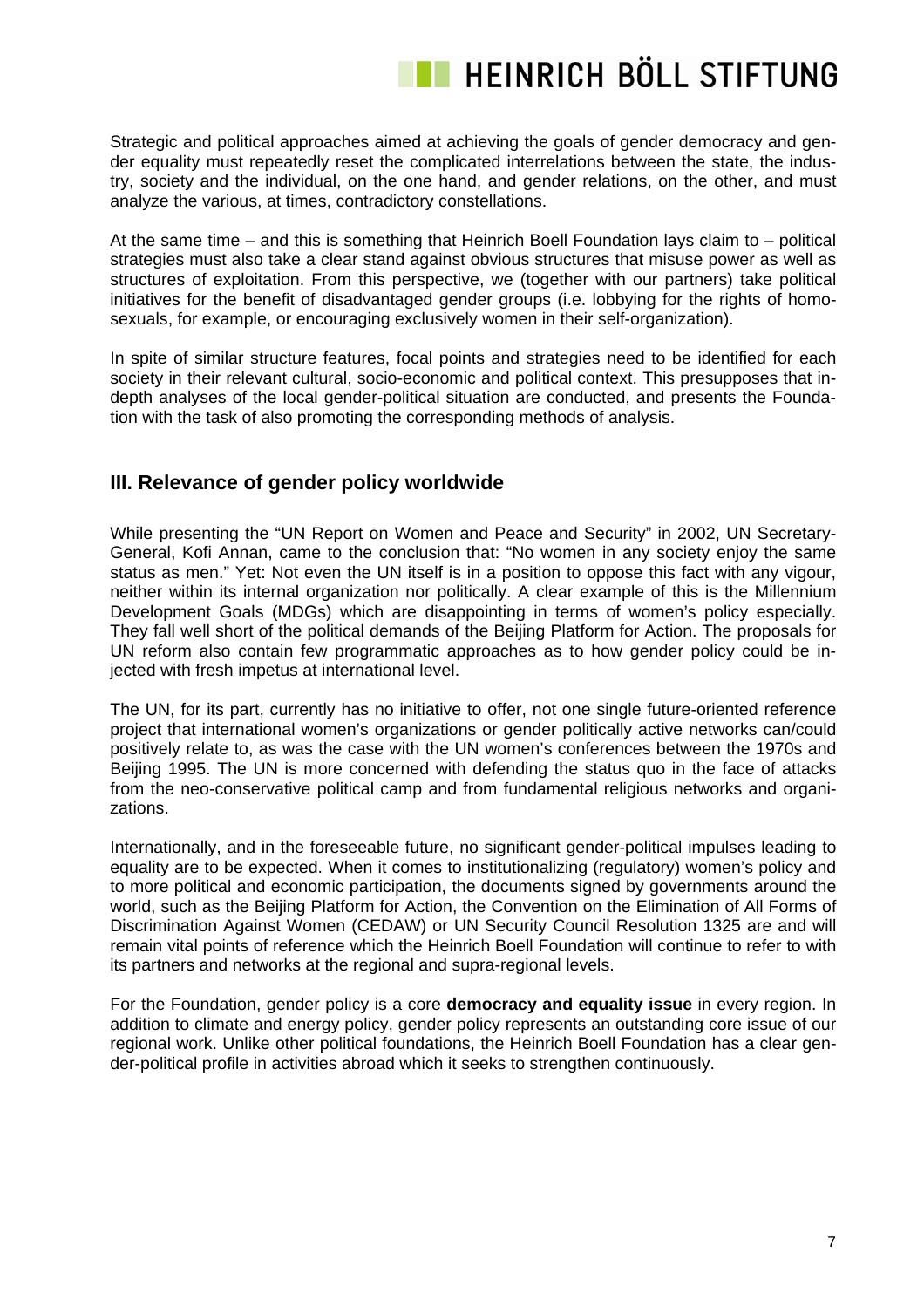### **1. Democracy and gender policy**

Gender equality must be advanced through legal frameworks as well as through the further institutionalization of gender policy. This is a key field of action of the work the Heinrich Boell Foundation performs abroad. They are an **integral part of our democracy work.** 

- **Institutionalization of women's and gender policy:** The adoption of national laws and the ratification of conventions have improved the prerequisites for women gaining legal equality and human rights being implemented. In many countries, the principle of gender mainstreaming has been introduced. As a result, whilst equality for women may have increased worldwide de jure, there is still a very long way to go before it is complete. Moreover, the great divide worldwide between the legal frameworks and their implementation is a source of grievance. For this reason, the capacity for political and administrative implementation in parliaments and administrations must be raised at all levels. Many countries have succeeded in improving the political, economic and social participation of women with the help of positive discrimination measures (quotas for political parties, parliaments, businesses, universities). Nevertheless, the aim of the Beijing Platform of including a critical mass of at least 30 percent of women in political decision-making structures has not been achieved by any stretch of the imagination and continues to be a task that needs to be completed. To counter the open and latent resistance to women's rights, which is deeply rooted in many societies, we need public and political campaigns.
- **Lesbians, gays, bisexuals and transgender (LBGT) are specifically affected by discrimination**: in around 85 nations, homosexuality is prohibited and subject to prosecution; in nine states, it is even punishable with the death penalty. Worldwide, transsexuals are persecuted with violence and random arrest, and attempts are made to push them into sexual gender drawers. The renouncement of basic rights, along with discrimination on a daily basis, is the order of the day even in European states. Alongside the LBGT projects operating in many different locations at home and abroad, campaigns and political initiatives opposing the persecution and systematic discrimination of lesbians, gays and transgender are needed. In many countries, the Heinrich Boell Foundation is often the only organization supporting such campaigns and networks.
- **Religion, equality and politics:** a special challenge for the implementation of equality and human rights is the strengthening of religious movements and politics. The parallelism of various legal systems – modern law, religious law and traditional law – has a negative impact above all on the legal situation of women since, in many countries, marriage and family law, for example, is practiced in accordance with religious law. What these religiously grounded legal systems have in common is the rigid allocation of gender roles and gender identities that all genders are "subjected to".

Priority should be given to secular marriage and family law for state action, the basis of which should be gender equality. In the context of religious law, however, a number of moderate Muslim, Christian or Jewish spiritual leaders, but above all women's rights activists, are advocating an emancipative and feminist interpretation of religious law with a view to bringing religion, equality and feminism into line with one another from their perspective. Locally and regionally embedded reform approaches and/or approaches seeking to alter and adapt traditional and/or religious law can also provide a connecting point for political intervention aimed at promoting more women's rights. In doing so, one of the challenges will be to sound out the barriers to religious and cultural freedom and to relate these to the personal rights of the individual. Banning contraception, forced veiling, the male's defence of the family honour, forced marriage, genital mutilation and circumcision all mark clear religious and cultural boundaries that violate the personal rights of women and men.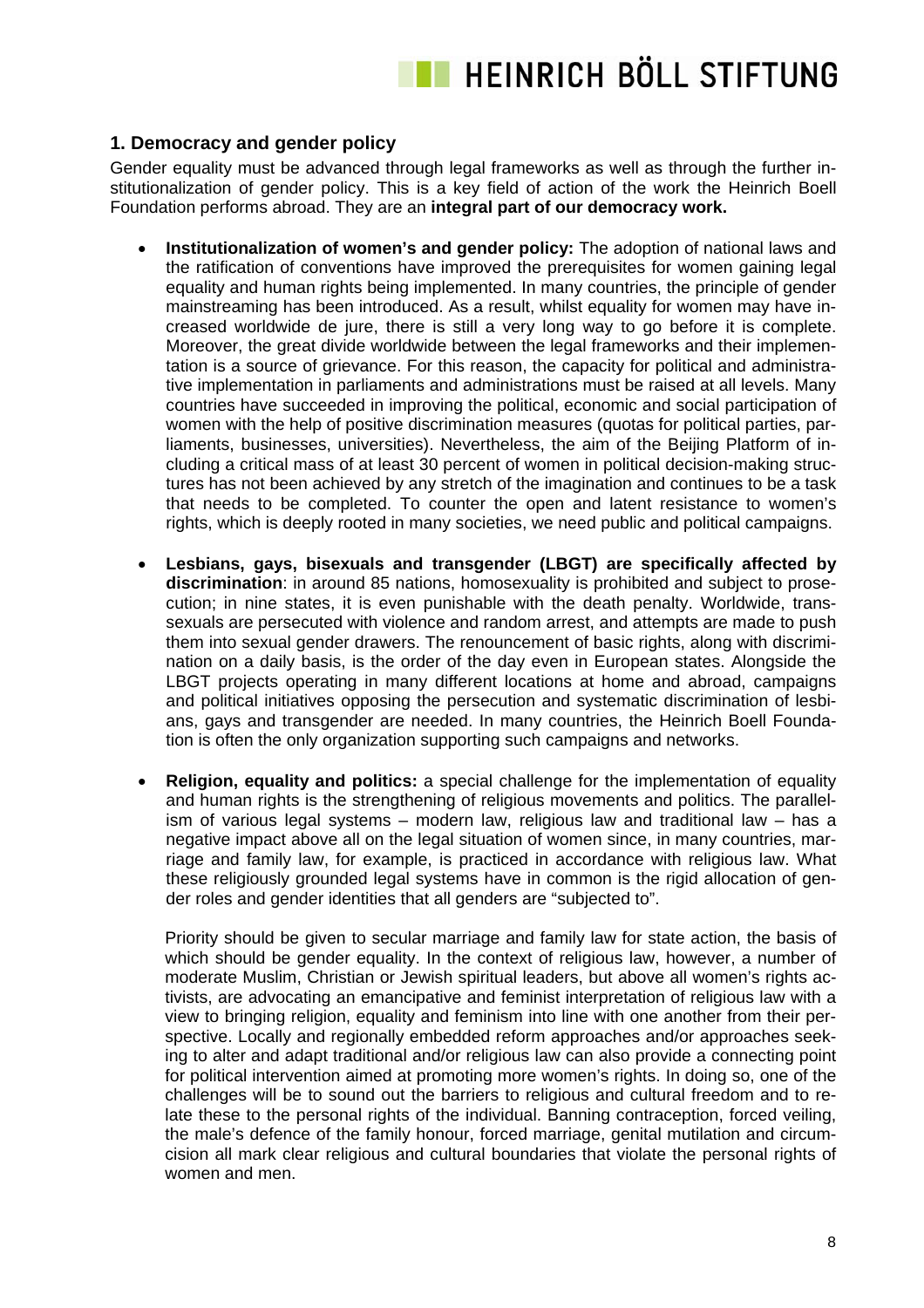The Heinrich Boell Foundation will address the correlation between religion, politics and gender relations more intensely than before and will promote cross-regional and cross-religious analyses.

#### **2. Gender policy and economy**

With their asynchronicities and ruptures, economic globalization processes have very different and often opposing effects on women and men. They change social systems, cultures and economies in different ways. On the one hand, women have far greater access to jobs than ever before. This entails new freedoms and greater self-determination. At the same time, women across the globe account for the majority of the working poor (60 percent). On the other hand, as men see jobs becoming increasingly endangered, their "masculine" self-image being the breadwinner is deeply unsettled.

**Migration turns female:** More than ever, women are looking for new ways of earning a living on the global markets. Migration – which had been a male domain until now – has long since turned female. Worldwide, women now account for half of the 180 million migrants. And they are looking for work, not just in the care sector, but also gainful employment. Here, above all transnational corporations and their suppliers offer jobs at the lowest wage levels and often under degrading working and living conditions.

**Redistribution of care work:** Gender inequality not only continues to exist in gainful employment but also in care work. Women are largely unpaid for this work, among other things, because it appears impossible to bring this type of work into line with the overbearing image of masculinity.

Women and men solve the problem of achieving a good work-life balance by employing lowwage cleaners, nannies and geriatric nurses – many of whom are migrants. The redistribution of care work is a process currently underway across the globe; however, it is not taking place between men and women but rather through a global supply chain involving very different women from different countries, social classes and cultures.

**Strengthening economic competence:** Understanding the ambivalence of economic globalization processes on gender relations and of integrating it into political and economic decisionmaking processes is an important issue for international gender policy. Analyses on this subject are still rather few and far between. Broadening knowledge of the gender-political effects of global economic processes and political decisions – be these trade, labour market, financial or investment policy – is an important field of action in the international activities conducted by the Heinrich Boell Foundation. We would like to strengthen the capacities of women especially to enable them to exercise greater influence on national and international decision-making processes. Doing so requires capacities and networks capable of analyzing the policies of the World Bank, the World Trade Organization (WTO) or the bilateral trade agreements of the European Union with a number of Third World countries in terms of their gender effects and gender policies. One of the key projects of the Heinrich Boell Foundation involves holding regular summer schools on the pinnacle issue of "**Engendering Macroeconomics".**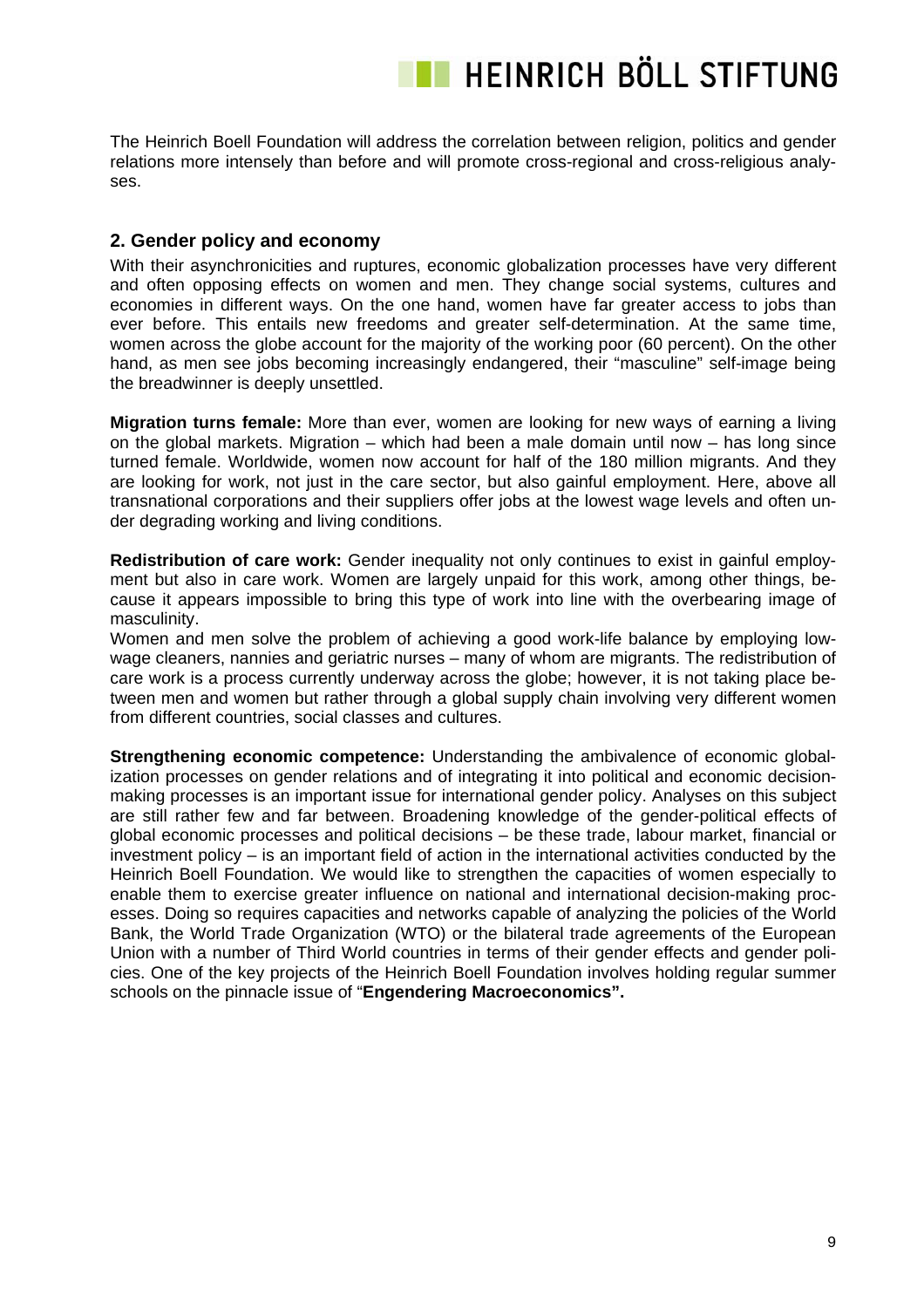#### **3. Women in peace policy and conflict resolution**

Foreign and security policy continues to be dominated by men. Even concepts of conflict prevention and conflict resolution find it hard to consistently integrate the gender dimension when conflicts arise and are resolved. With respect to this core issue, the Heinrich Boell Foundation seeks to systematically integrate the gender perspective into every aspect of "war and peace" – an ambitious and highly difficult venture. However, the initial successes of our many years of work are now apparent.

• **UN Resolution 1325**: Women are players in the resistance to war and armed conflicts, in conflict resolution and prevention, even though, in this respect, we do not wish to accredit women with attribute of being more peace-loving people. In women-policy and feminist networks worldwide, interest in the foreign and security policy issues and concepts of the past few years has increased again. These networks have begun voicing their claims more loudly and vociferously again to being represented in political decisions relating to war and peace. In crisis and conflict regions, women are making themselves heard and calling for their right to be politically involved in peacekeeping measures and in post-conflict resolution.

In doing so, they refer to UN Resolution 1325 which was adopted in 2000. This resolution is a crucial milestone towards achieving a gender-sensitive peace and security policy. For the first time in the history of the United Nations, the UN Security Council has established a binding standard under international law to involve women in decisions on war and peace and/or to a gender-sensitive security policy.

Feminist networks emphatically demand that governments implement Resolution 1325, and are developing concrete action plans to actually integrate the guidelines of the Resolution into concepts of conflict resolution. The Heinrich Boell Foundation is a pioneering force and main player in the networking in Germany and Europe, and will attempt to expand this at global level, through corresponding case studies showing how Resolution 1325 can be implemented, for example.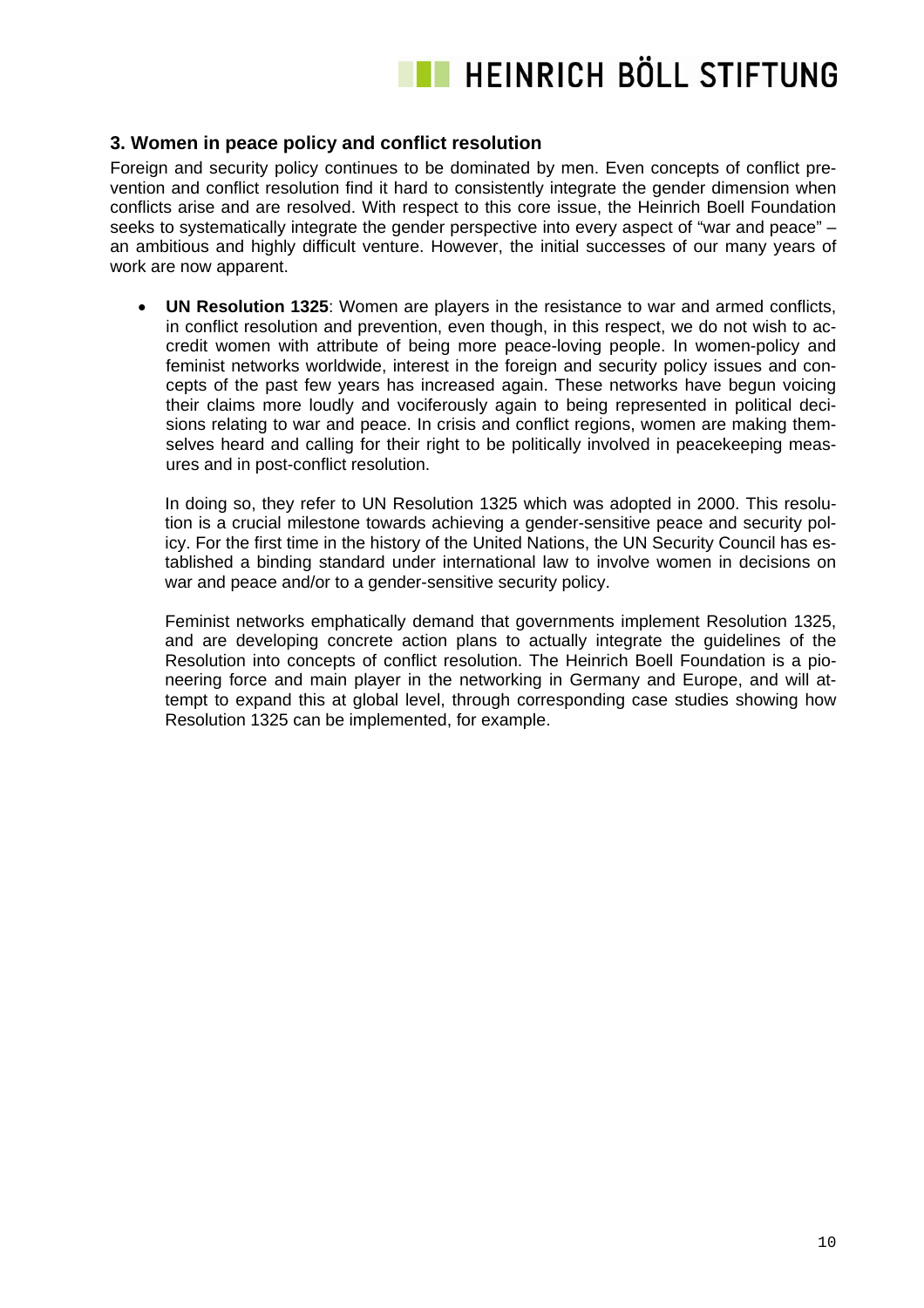### **IV. Relevance of gender policy in Germany**

#### **1. Between a "backlash" and new feminism?**

For a long time, the issues of feminism and gender democracy were considered in Germany to be old-fashioned and superfluous. The subjective awareness – young women especially have grown up with no appreciable experience of discrimination – shapes this perception. Equality policy or even feminist approaches were long considered to be out of date and embarrassing. It is an undeniable fact that, for girls and young women, self-determined concepts of life which combine a career, family life and/or a private life have become a more natural process. Men and boys are also increasingly turning to role attributions and models other than the traditional ones in society. And the emancipation of traditional roles has also become a core element in the individualization of our society and the differentiation of lifestyles. All of this is reflected in how (young) men and women behave – above all in Western societies and among the global middle class.

Some gender researchers<sup>2</sup> also argue along similar lines, maintaining that, nowadays, the specifically hierarchical organization of gender relations is increasingly being disbanded from within, as these relations are losing their normative basis: the gender-specific division of labour. As a result, they argue, feminism has completed its historical task, achieved its goals and is no longer of use.

For some time now, however, feminism and gender equity are issues that have returned to the political stage and become the subject of discussion. There has been resurgence in the public debate on what gender equity might mean. There was suddenly reflection on why especially we came off so badly in a European comparison of gainful employment for women, of their lack of presence at executive board level and in top-notch university jobs. These problems, which have been recognized as modernization deficits, are now echoed in everyday politics and in the media.

In the debate on a new family policy, gender-political aspects are now being given consideration. Job-life balance concepts should be geared to both genders. It is to the credit of the German Minister for Family Affairs, Ursula von der Leyen, that she is also trying as virtually never before to bring the role of men into the public debate. Parents' money, crèche places, all-day schools: all of these issues are sparking or have sparked fierce debate about gender roles, not just in conservative and religious settings and within the Christian-Democratic parties.

The debate has reached every part of society. Its scope meanwhile ranges from the call for a "new feminism" (DIE ZEIT) or "conservative feminism" (Ursula von der Leyen) to "back to the stove" (Bishop Mixa, for example). For a long time, the discussion has also been charged with full anti-feminist rhetoric and polemics. In one case in point, a leading German newspaper, the FAZ, and a leading magazine, Spiegel, are trying to disavow the advances made in emancipation over the past few years with malice, innuendoes and ideological statements culled from the relicts and to place them in a suffragette-like and therefore anti-male corner which has long since ceased to apply. Here, diffuse fears are being mobilized and specific aggressions fuelled. Evidently, perceptions of masculinity that have been passed down from previous generations should be asserted. Some of the polemics even go as far as to claim that new feminism and also the new family policy of the German government are making it impossible for men to be truly men and women to be truly women. Such contributions are unfortunately eluding any differentiated discussion on the future spheres of action of gender policy.

\_\_\_\_\_\_\_\_\_\_\_\_\_\_\_\_\_\_\_\_\_\_\_\_\_\_\_\_\_\_\_\_\_\_<br><sup>2</sup> See Sabine Hark: "Dissidente Partizipation - Eine Diskursgeschichte des Feminismus", ("Dissident participation – A discourse and history of feminism") Frankfurt 2006.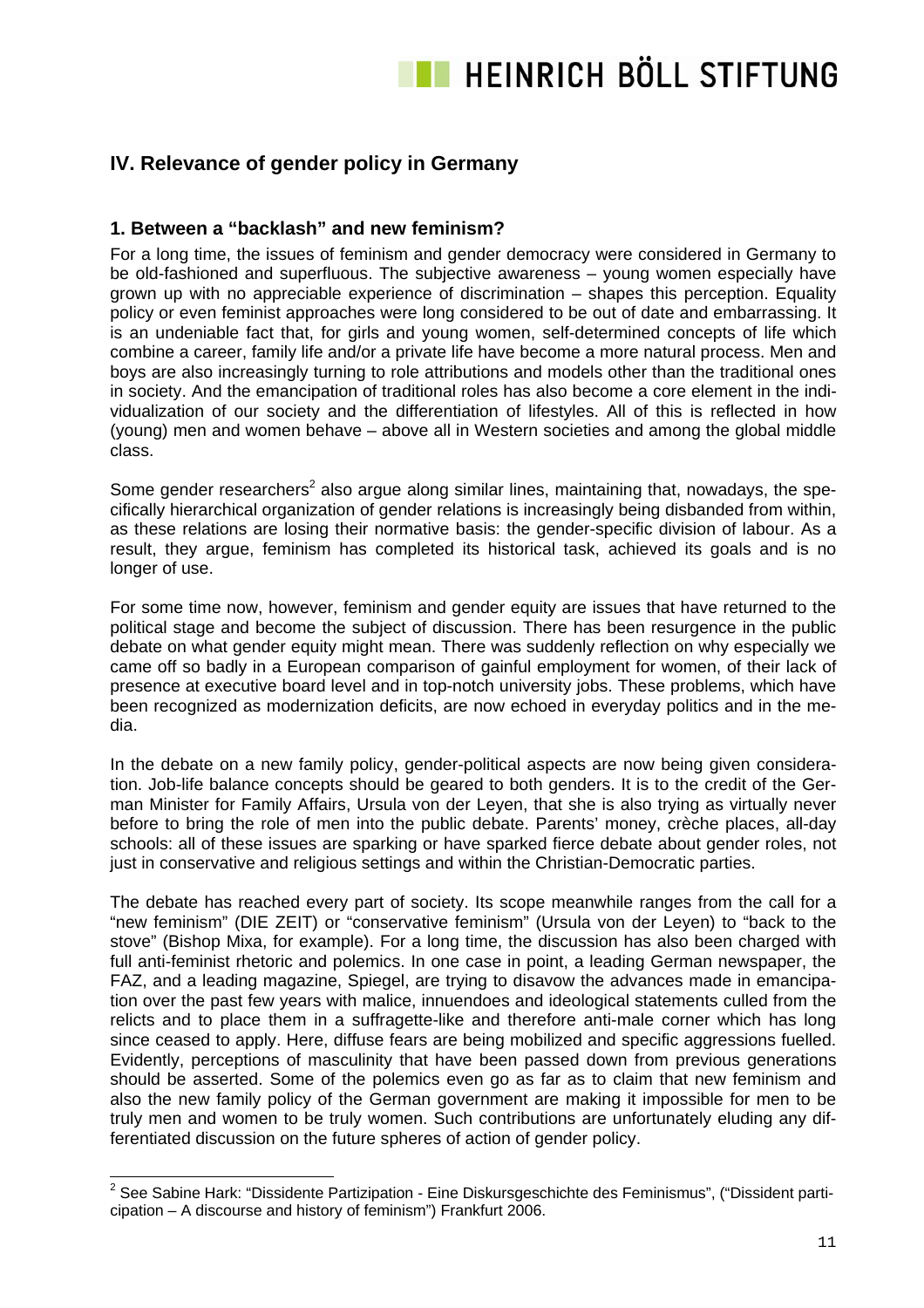### **2. German government: softened-up gender policy**

Beyond the public discussions, we must therefore concern ourselves with what is being introduced in Germany in practical policy terms for more gender equality: what political initiatives does the German government have to offer to reduce discrimination, inequality and stereotypical gender constructions? What does a conservative "new feminism" look like?

- Approaches to the policy on gender equality are generally geared to reconciling a working and family life and are therefore subordinate to family policy or are replaced by it entirely. One such example of this is parents' money (a tax financed payment to couples to encourage them to become parents). Whilst it does admittedly incorporate men/fathers as a target group, it nevertheless aims, on the one hand, to make optimum use of the qualified male and female workforce, and, on the other hand, to increase the birth rate in Germany's educated middle class.
- The policy of nurturing women is barely afforded any public attention and mainly focuses on promoting women in their careers. Funding at federal and EU level for nurturing women is being cut or abolished entirely.
- No legal initiatives are in sight that would counter wage discrimination against women, be in favour of an equality law for businesses or in favour of a residence permit status for women migrants which is granted irrespective of where the spouse resides.
- The German government is distancing itself from groundbreaking strategies such as *gender mainstreaming*, which have the capacity to align political initiatives and measures in every institution and organization with the aim of achieving gender equality, and is now once again reducing them to "equality policy as a preventive procedure". This distancing on the part of the German government is particularly clear in the  $6<sup>th</sup>$  CEDAW Report of the German Government (2007) in which gender mainstreaming is falsely interpreted as the trigger for resistance against gender equality. The requisite changes to the structural framework no longer appear as the goal; no new gender-political strategies are outlined; an analysis of the outcome of the applied strategies so far is conspicuous by its total absence.
- Concepts or political campaigns which could fundamentally change the hierarchical gender order, the social attributions of "male" and "female" and the contiguous social scale of values and hierarchy either fall by the wayside or have never formed part of the equation in government action.
- Binding political standards such as quotas and especially structural policy measures designed to dissolve the economic and emotional states of dependence in partnerships and therefore seek to safeguard the existence of the individual have little to no chance. On the contrary, socio-political and tax policy standards continue to preserve the traditional marriage and family model – as can be seen in the duty of spouses to care for those drawing unemployment benefit under the ALG II system in Germany, and socalled '*Ehegattensplitting*' (a system of taxation of spouses in which the husband and wife each pay income tax on half the total of their combined income) – which, at best, will develop into a system of 'family splitting' within the bounds of the newly propagated family ideology.
- Gender policy includes active discussion on the images of masculinity and the realities of life for boys and men. It has long been clear that boys and men are also negatively affected by gender-blind education, health or labour market policy. According to the statistics, violence (perpetrators and victims), vandalism, drug addiction and crime are male dominated. Actively debating the "masculinity crisis" requires a gender-sensitive change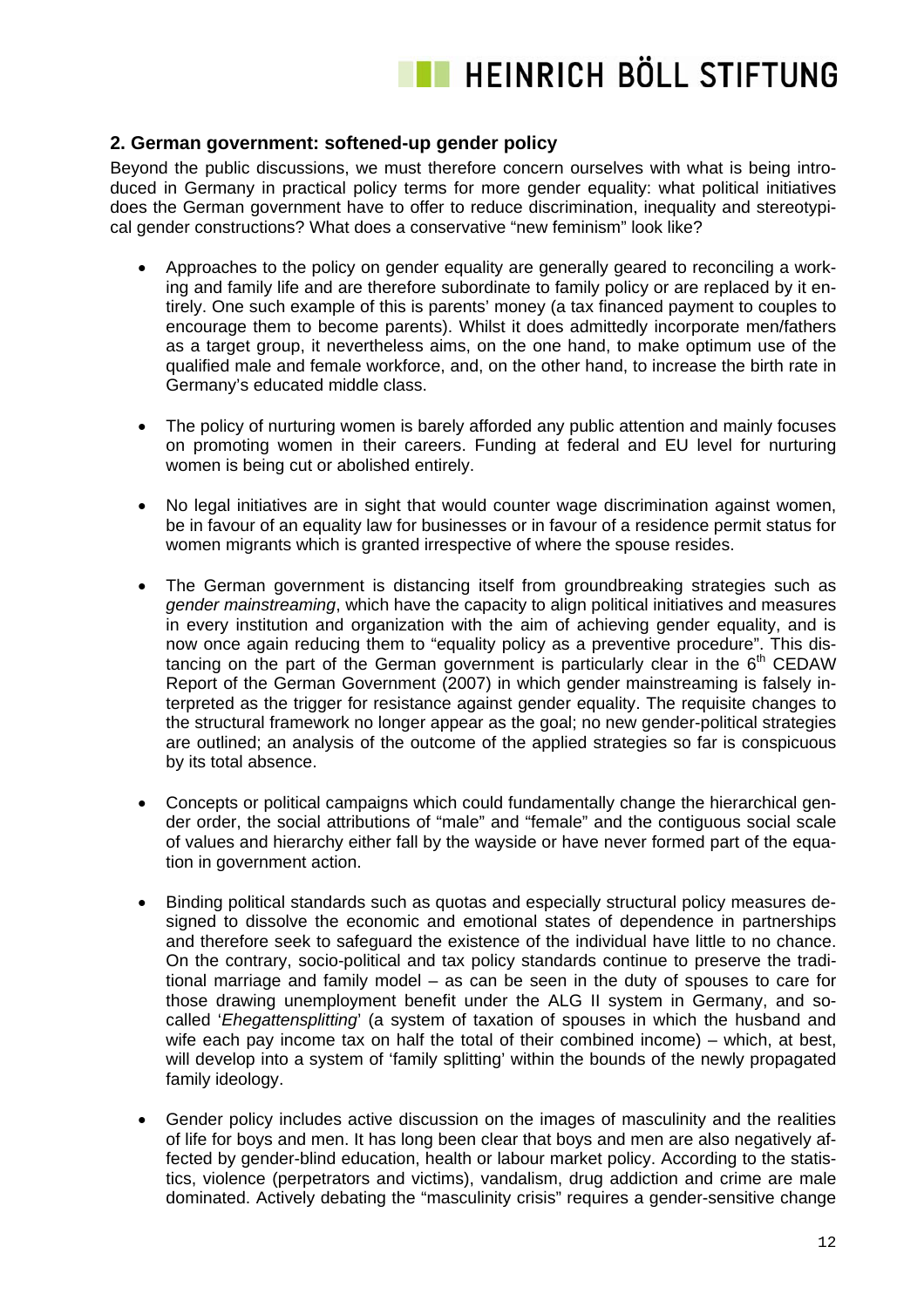of perspective overall and also especially male role models who deal with the issue in the political and public sphere. Although the "New Ways for Boys" ("Neue Wege für Jungs") campaign is a start, it is far from sufficient.

• Family concepts which deny homosexual family constellations social and legal recognition and equality do not comply with the gender-democratic objectives.

#### **3. Middle-class sectoral feminism?**

The challenges and fields of action of a future-oriented gender policy outlined here go largely ignored by the German government. The dovetailing of instruments of family policy with genderpolitical goals will help to improve the modernization deficits for our economy (more gainful employment for women to secure their existence) and the demographic problems of the future. These "efficiency goals" are of absolute value to women and men. It is also clear, however, that the German government's current policy has no recipes for more equality for the part of the population which is marginalized and excluded, and is furthermore subject to legal and wage policy discrimination. And, in our society, this still also affects women in the majority of cases. Empowerment approaches for "weak" women, girls, men and boys, and the special promotion of women, girls and boys continue to be repressed in favour of a **policy for the few** that could be put to good use for our competitiveness in the global economy and be integrated more easily into our society.

"New feminism" or "Conservative feminism" is therefore also criticized as being "middle-class sectoral feminism" which, it is claimed, in no way focuses on all the other problems such as gender-based discrimination in the division of labour, violence, sexism and racism, and legal or political exclusion.

With its role model of gender democracy (see section below), gender policy at the Heinrich Boell Foundation builds on a concept that attempts to do justice to the various realities of life of women and men, and seeks to reduce the power relations and claims to power between the genders and to help human rights become a reality for both genders.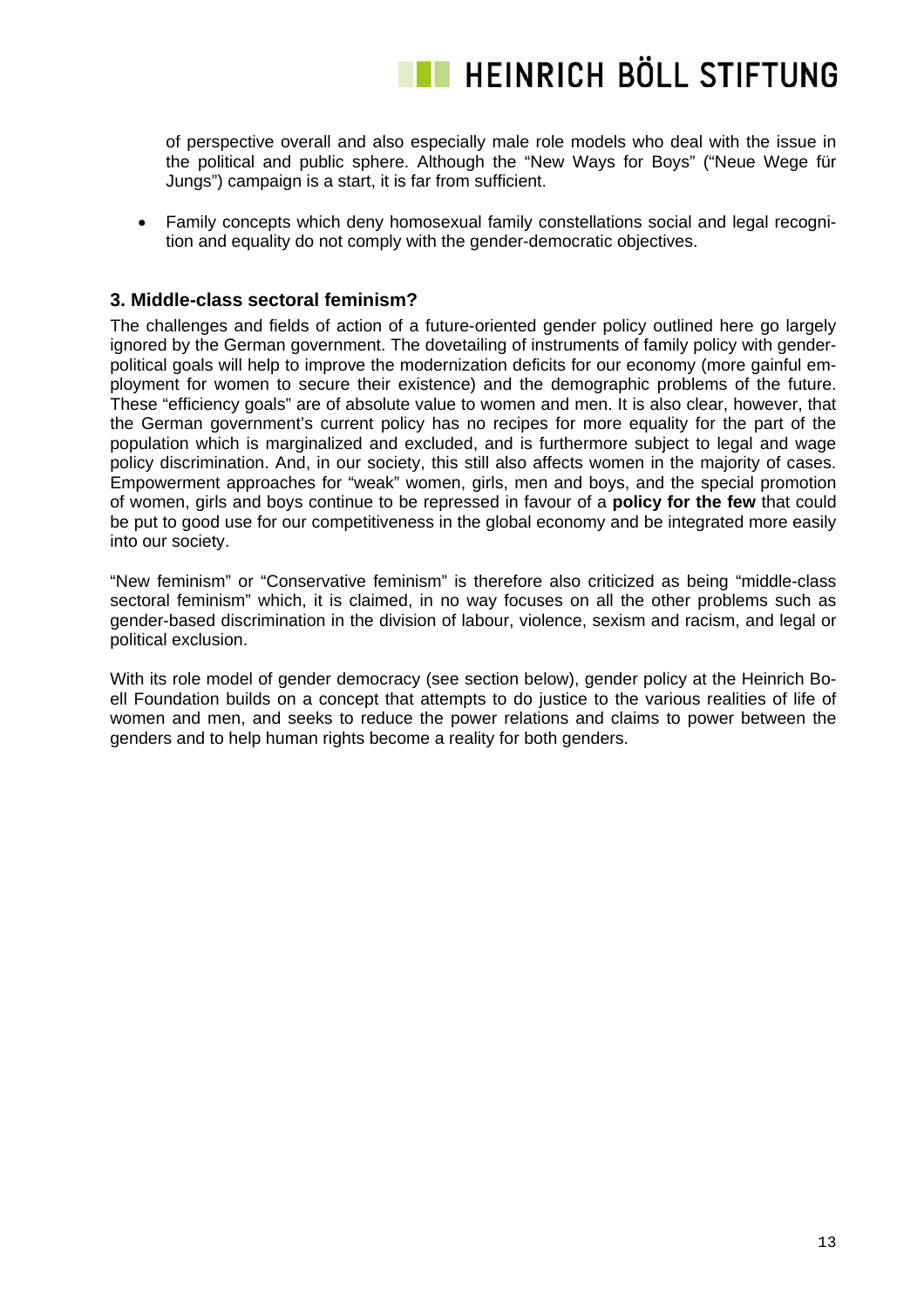### **B. Gender policy at the Heinrich Boell Foundation**

### **I. The role model of gender democracy**

Given the political, economic and cultural gender-political challenges outlined above, the Heinrich Boell Foundation's role model of gender democracy – as passed at the time when the Heinrich Boell Foundation was newly founded – is as current as it ever has been. It has lost none of its societal brisance because our role model of gender democracy addresses legal, economic and social discrimination, injustice and hierarchy relationships. In doing so, we are not concerned with evening out gender differences but with equal rights and opportunities for a variety of people.

Challenging and questioning stereotypical gender roles in political and private spheres and changing them in an emancipative sense are at the core of the task of implementing this role model. The analysis of gender relations and the gender impact of political and entrepreneurial decisions is a decisive instrument in establishing emancipative equality policy.

Gender democracy as a visionary goal means that:

- a number of role models and concepts of life are recognized and viewed as being on a par with one another;
- the allocation of social positions, work, income and power are not conveyed by virtue of gender;
- patriarchal structures and power relations in private and public spheres have been overcome.
- the variety of gender identities, forms of gender expression and sexual orientation are recognized legally and by society.

This role model should be conceived as a socio-political vision and organization principle alike. Gender democracy is a normative term which postulates equal rights, equal opportunities, equal access for men and women to economic resources and political power. Participation is the prerequisite for changing and transforming (gender) unequal circumstances. By doing so, the Heinrich Boell Foundation has established theoretically positive conditions for formulating, in a gender political sense, its own focal points and fields of action in its activities at home and abroad, in scholarship programs, in human resources and budgetary policy.

Gender-democratic and feminist policy seeks to inquire about its effects on the gender relation and to work on these. Given this, gender democracy calls for nothing less than the transformation of all those societal structures which reproduce inequalities and stereotypical models between the genders. At the Heinrich Boell Foundation, implementing gender democracy and filling it with life is therefore

#### **a common task!**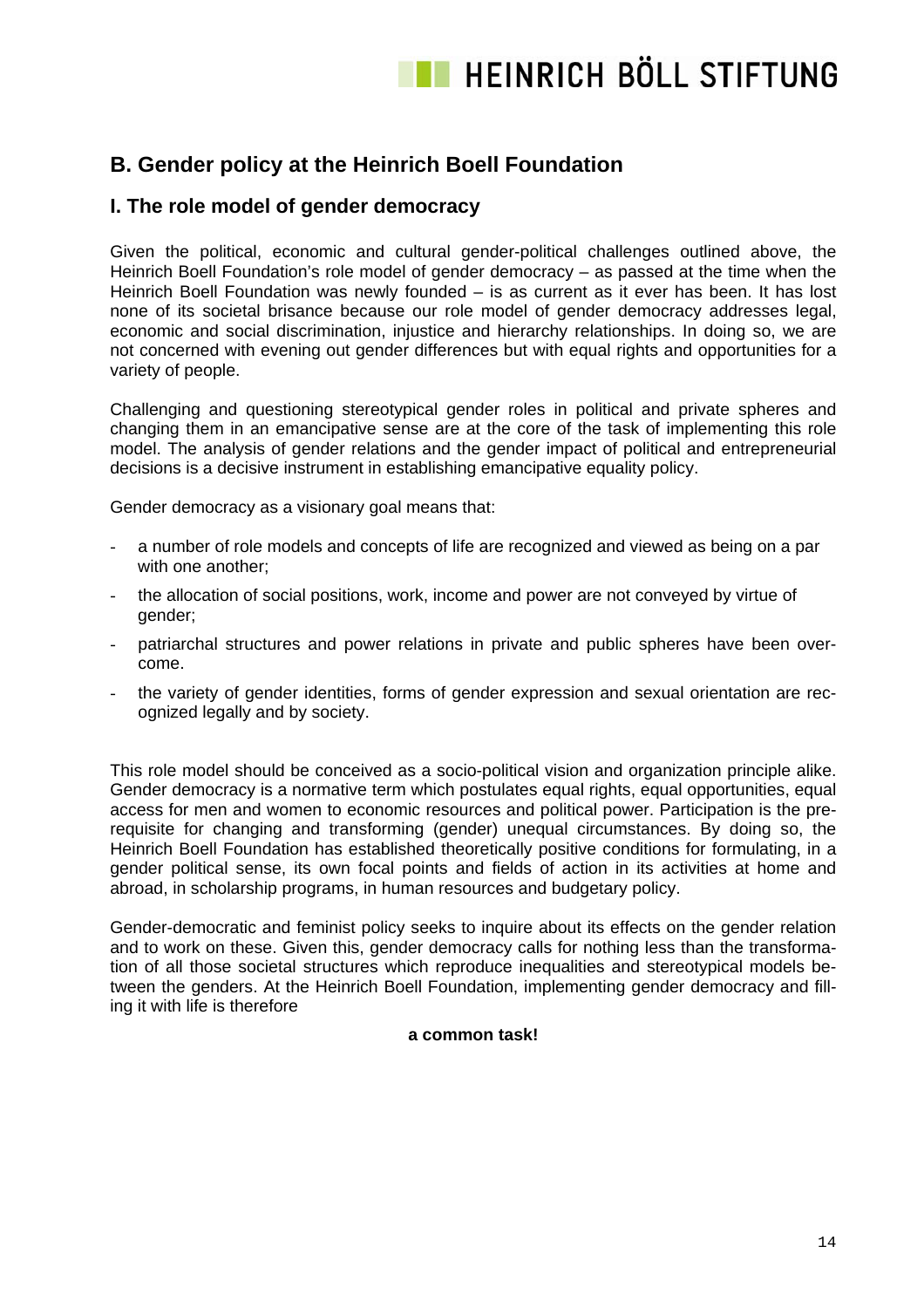

### **II. Strategies, tasks, and players for gender democracy**

Outlining the political, economic and cultural challenges and upheaval facing the entire political education work of the Heinrich Boell Foundation makes clear that gender issues and gender equality policies can no longer be developed from the "perspective of those affected" and uniform interests alone, as was the case during the golden age of the women's movement. For this reason, we must devote more attention to the prerequisites of gender-political action and intervention:

#### **1. Re-politicizing the gender issue**

Gender policy has consequences for every aspect of society: for the organization of work and business, ways of living and the family, social security and taxation, education and science, research and technology. Here, we seek programmatic discussions in order to advance the goals, roles and fields of action. A re-politicization of the gender issue is needed in the Federal Republic of Germany. This re-politicization will only achieve success, however, if we reformulate the gender issue under changed conditions, analyze developments, highlight new problem areas and look for new possible solutions – both nationally and internationally.

**Activities at home and abroad,** in **scholarship programs** or in **public relations work** therefore constantly involve honouring the claim to gender policy being a cross-cutting task. Regular stock-taking and evaluations are a basic requirement for evaluating learning experiences and for bringing the political education work of the Foundation to fruition. In addition to the political challenges, practical and methodological issues are raised: how much analytical work needs to be undertaken? What resources do I need to bring in?

### **2. Naming target conflicts – integrating diversity**

The numerous **target conflicts** which result from our involvement in social, economic and technological developments must be named far more aggressively than before. The female population can barely be embraced by using the term "women" alone, just as little as the male population can be embraced by the expression "men". What unites the single female head teacher in Munich and the Philippine home help who does the domestic chores for her so that she can fund her children's school education in her native country? What unites the landless Brazilian woman with a policewoman in Rio? What does the hedge fund broker in London have in common with an unemployed man from Berlin or an African refugee in Morocco? These examples label (new) divisions of labour and divides, and indicate that the social attributions of "male" and "female" can no longer be applied to the respective gender as a matter of course.

Both feminist and any form of emancipative gender policy entails going beyond gender duality and gender-typical attributions. This also includes crossing the analysis category "gender" with other social distinguishing features (diversity), such as which class people belong to, which ethnic origin and which sexual orientation. In doing so, the question of how equal opportunities are perceived must be rephrased or reiterated again and again. They could provide starting points for alternative models to be developed (further). For this reason, the productive discussion surrounding the relationship between **gender** and **diversity** and their mutual interlacing must be continued **in all departments**. This process of integrating gender and diversity perspectives in education work, in human resources and organization development, in advising management and in evaluating and designing further training and education opportunities for employees is supported by the **gender democracy/diversity steering group** coordinated by the Executive Management.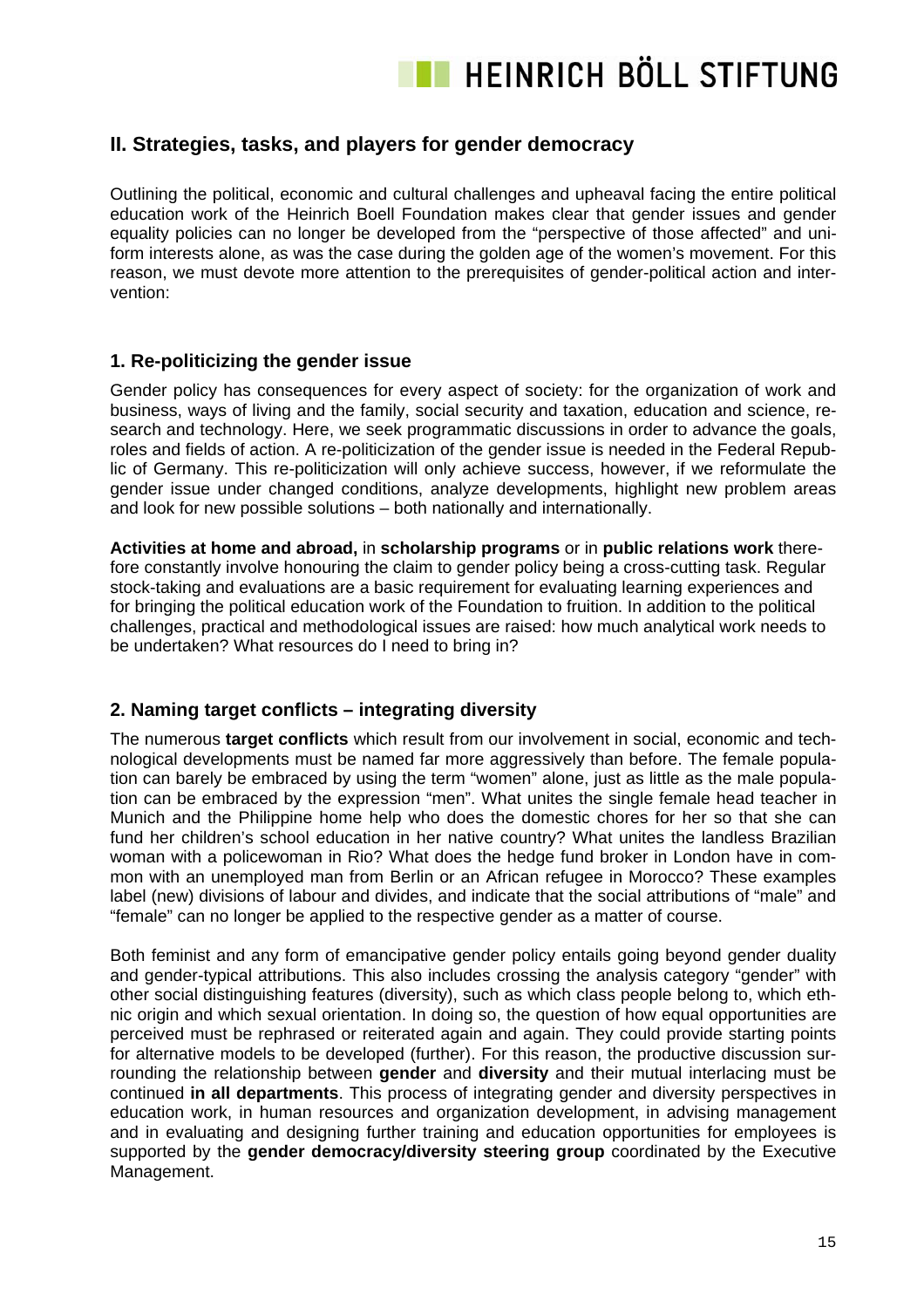

#### **3. Organizing gender-political intervention**

For gender policy to be accepted by society, it must address concrete, socio-politically relevant issues and future issues everywhere: in health policy, for example, on demographic change, on social security issues, in legal policy, in bio and knowledge policy, security and peace policy, in labour market and global economic and fiscal policy as well as education policy. These politically highly competitive fields need gender-political and feminist intervention. Here, women and men must make their claim to want to form gender policy and highlight alternatives. One of the aims of the education work of all of the departments at the Heinrich Boell Foundation is to embed, in gender-political terms, a broad understanding of gender democracy in keeping with our role model and to organize gender-political intervention.

#### **4. Promoting the development of gender competence**

Doing so requires **gender competence** and **new gender knowledge** so that gender aspects can be integrated into issues of relevance to the future.

Common tasks and cross-cutting policies represent a major challenge for every organization – including for the Heinrich Boell Foundation. It requires a fundamentally different approach from that prevalent in standard political and institutional practice. Gender democracy as a crosscutting and common task presupposes **gender competence**, in other words knowledge of the significance of gender relations and impact and the ability to integrate it into a broad range of political fields. The "gender" category (while not the only one) is one criterion for analyzing and resolving social, economic, and political problems. The gender competence of employees is therefore a key qualification that is echoed, among other things, in the human resources policy model. The **Human Resources department** and the **Gunda Werner Institute** support employees in their development of gender competence through further education and advisory services.

### **5. Advancing empowerment and gender mainstreaming**

At the Heinrich Boell Foundation, the fundamental understanding of gender policy of its activities at home and abroad includes pursuing several parallel strategic approaches. Depending on the political analysis and gender political priorities, we promote and strengthen women-specific (and men-specific) political causes and networks, in other words what are termed classic **empowerment strategies,** and also pursue gender democracy and cross-cutting approaches. Within this context, **gender mainstreaming** is one of several strategies that we have been implementing with success for a long time as part of our **activities at home and abroad**. Our independent, gender democracy approach explicitly aims to focus attention on every gender in the political treatment of gender relations in a variety of topics. In doing so, the Foundation will also repeatedly enter unchartered territory and stamp its specific hallmark as is the case with the transnational qualification project for multipliers known as "Fit for Gender Mainstreaming – Gender-sensitive Transcending of Borders between East and West".

#### **6. Forging alliances – extending networks**

Anyone looking to challenge and influence the political mainstream needs gender-sensitive analyses, on the one hand, and social alliance partners and networks, on the other. Gender policy aimed at gender democracy is a social negotiating process for power and resources. This presupposes that strong networks and alliances capable of intervention can be mobilized.

Our numerous strategies include forging classic women-policy and new gender-political alliances and, in the process, above all integrating new players. Well-educated **women** who are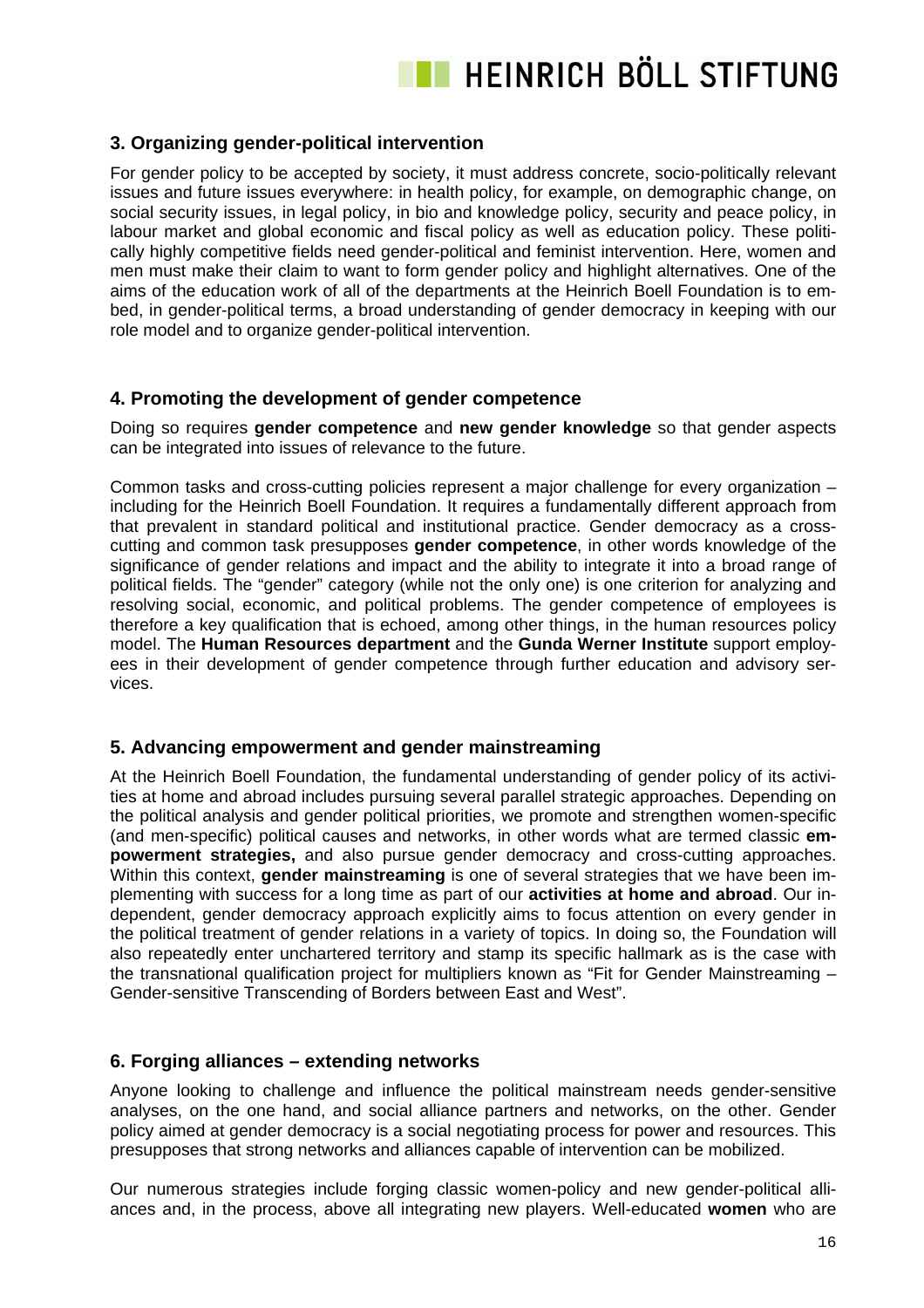becoming more vociferous at voicing their desire to be promoted and lead **in companies**, in **science**, in the **media** and **state institutions** are looking for means of political articulation. Such women need to be integrated more strongly than before into political initiatives which, above all, seek to strengthen the rights and means of participation of less privileged women. What is needed are new forms of solidarity with weaker women and women with fewer negotiating powers for new feminism to benefit more than just middle-class women throughout the world.

Together with **homosexual activists,** the Foundation is actively looking for alliance partners in the South, in a politically extremely difficult environment.

Throughout the world, **men** in a variety of functions have meanwhile set about breaking down old gender stereotypes and foregoing old privileges. Perceiving them **as independent players** in the gender discourse and not as mere vicarious agents for women's policy is vital to forging the corresponding alliances. The Foundation is already building many different bridges for the corresponding "gender dialogues" and future alliances.

With the "Ladies Lunch" and "Men's Forum in the Theory and Practice of Gender Relations" ("Forum Männer in Theorie und Praxis der Geschlechterverhältnisse"), the Gunda Werner Institute has established two formats which offer a gender-specific exchange of views and networking and also provide a venue for holding gender dialogues and developing gender democracy.

A further objective is to bring in the gender perspective into socio-political, sector-specific and multi-gender organizations and networks – be this in social policy, international climate policy or in the work performed by social movements.

### **7. Strengthening transnational exchange of strategies and experiences**

The transnational exchange of strategies and experiences on, among other things, legal and implementation issues, globalization or the significance of religion and women's rights is a task to which the Foundation devotes a particular amount of time and effort with its international network and partnership structure.

### **8. Further developing the organization**

With respect to organization and human resources development, it is also true that the genderspecific data and statistics (human resources statistics, budgets, etc.) as well as clear guidelines from the management and executive levels are indispensable requirements. The **gender democracy/diversity steering group** coordinated by the Executive Management supports suitable measures such as gender and diversity training courses or advisory services, the process of integrating gender and diversity perspectives in education work, human resources and organization development, advising management as well as evaluating and designing further training opportunities for the employees. The Gunda Werner Institute assumes an advisory function here.

The Heinrich Boell Foundation is a role model for other organizations with respect to the implementation of gender democracy and/or *gender mainstreaming*. It is therefore frequently asked to provide support and advice. The Foundation has developed and tested an abundance of guidelines for action and tools (gender training concepts and methods, guidelines and tools to aid gender mainstreaming practice, etc.). Under the banner of the further training academy, *Green Campus,* this range of advisory services will, with the support of the Gunda Werner Institute, be continued in the future and gender-oriented learning opportunities will be further developed. This includes, for example, the gender competence modules relating to policy manage-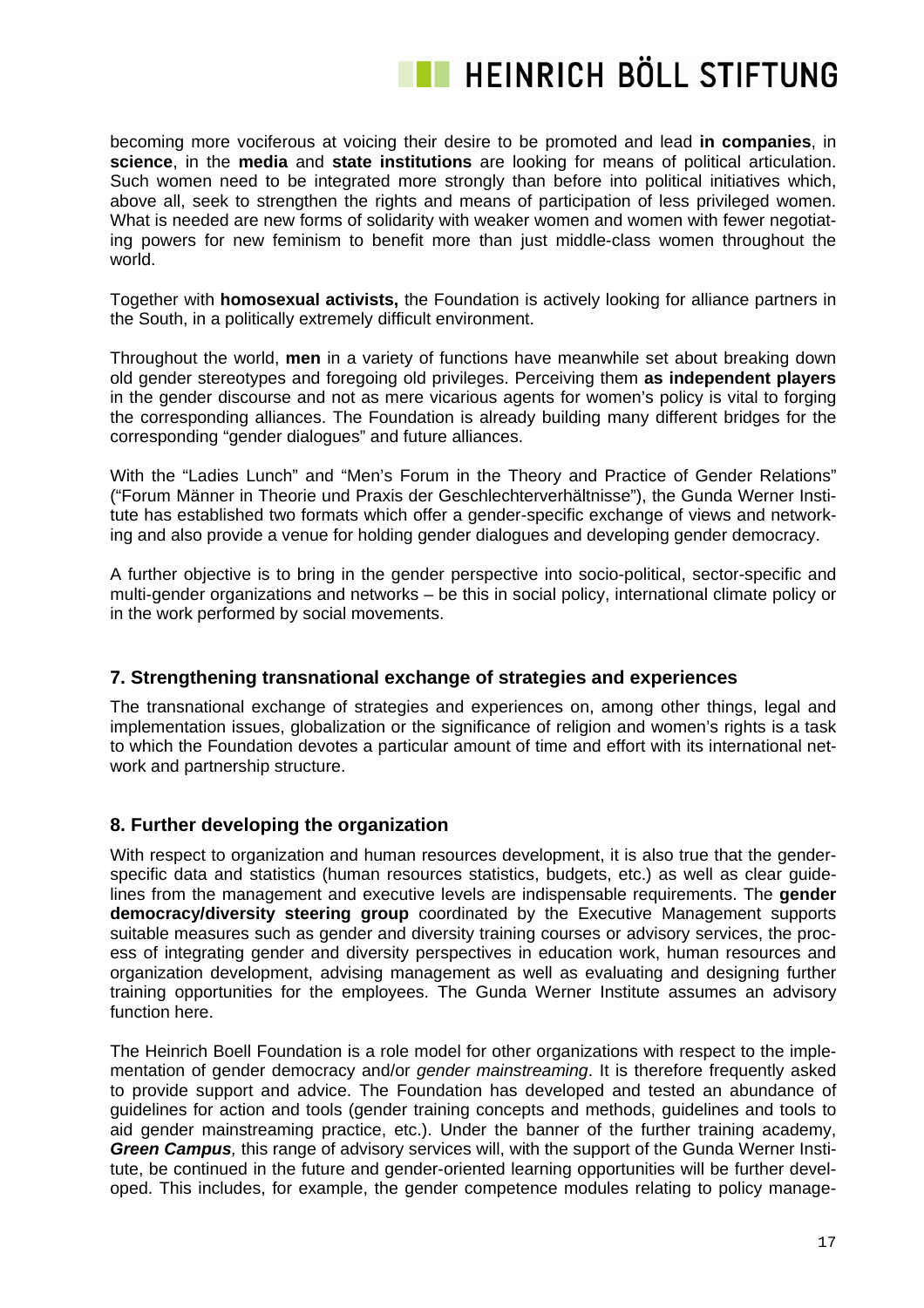ment as well as advising organizations and associations when introducing and implementing *gender mainstreaming*.

#### **9. Gender-equal nurturing of young talent**

We perceive the promotion of young talent, especially in and through the **Scholarship Program Department** at the Foundation, as a contribution to nurturing democratic culture. Here, performance-oriented ideas conjoin with equal opportunities and gender equality. Women and men with a migration background therefore form part of the specific target groups nurtured by the Heinrich Boell Foundation. In selecting biographical criteria such as parenthood, social discrimination/underprivileged background or disability are given special consideration. In the future, the Foundation intends to develop a concept for a balanced, gender-related distribution of fostered talent by subject.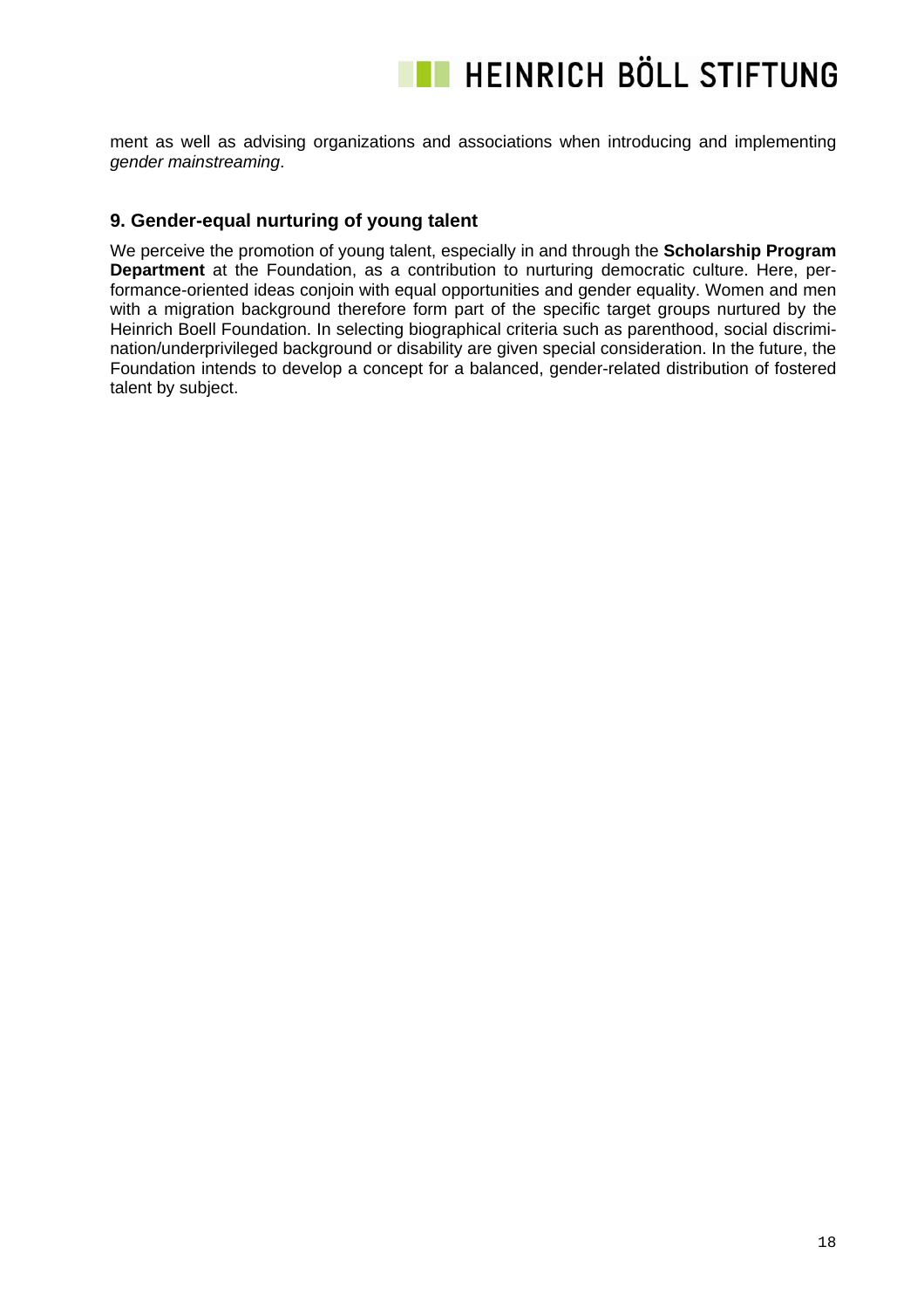### **III. Relationship between gender democracy and feminism at the Heinrich Boell Foundation**

At the time that the three individual foundations were merging in the mid 1990s, the Foundation opted, on the one hand, to establish an "Executive Office for the Common Task of Gender Democracy*"* and, on the other, to found a small *"Feminist Institute"*. Until now, they were the locations where gender democracy and/or feminist policy was "certain" to be tackled. At the same time, all of the specialist departments and "service providers" were asked to implement the role model of gender democracy in the respective tasks and fields of responsibility as a common task. This has occurred in a variety of ways and differing degrees of intensity through the corresponding advisory and education services (among them, gender training courses, handouts and guidelines).

How the two feminist and gender-democratic policy approaches interact with one another and how they correlate with one another has never been the subject of discussion. Both approaches were merely described as parallel discourses.

By merging the two units to form the "Gunda Werner Institute for Feminism and Gender Democracy" (GWI), we would like to document that both approaches productively complement each other and, at the same time, have their special significance.

In founding the "Feminist Institute" as a self-contained organizational unit (anchored in the byelaws), the merged Heinrich Boell Foundation explicitly professed to the feminist roots of the Green movement. Feminist political theory and practice consistently focuses on the causes of the differences between the "male" and "female" when distributing power, in terms of social and legal status and with respect to the availability of economic resources. Although neither uniform feminist theory nor undisputed feminist policy concepts, goals and strategies exist, all feminisms relate to the radical criticism of socially established structures and norms.

In this sense, feminism is biased. Irrespective of the differences and ruptures, it sides with women, articulates women's interests and calls for consideration to be given to a feminist perspective. A utopian objective of feminism is and remains the radical transformation of hierarchical gender relations. Given the prevailing principle of hegemonic masculinity as perceived by the Heinrich Boell Foundation, this objective is far from passé historically. Hegemonic masculinity does not merely denote the subordination of a woman by a man but also dominance relationships among men. This also includes the systematic devaluation of homosexuality and supposedly feminine manners of behaviour.

The analysis of gender relations requires taking a close look at both genders. In this context, feminist and women-specific as well as reflexive male-political perspectives and nonheterocentric perspectives and practical access – depending on the initial state of analysis – must be strengthened and nurtured. In doing so, the Heinrich Boell Foundation is underlining that a wide variety of means of access can exist to attain the goal of gender democracy. However, feminist analyses and practices are central to the Foundation lending political impetus, inducing discussions and generating pressure to effect change. Feminist analyses and strategies in radical intention, but also measures specifically designed to promote and network women – to empower women – consequently enjoy an exceptional standing and are equipped with the corresponding resources at the Heinrich Boell Foundation.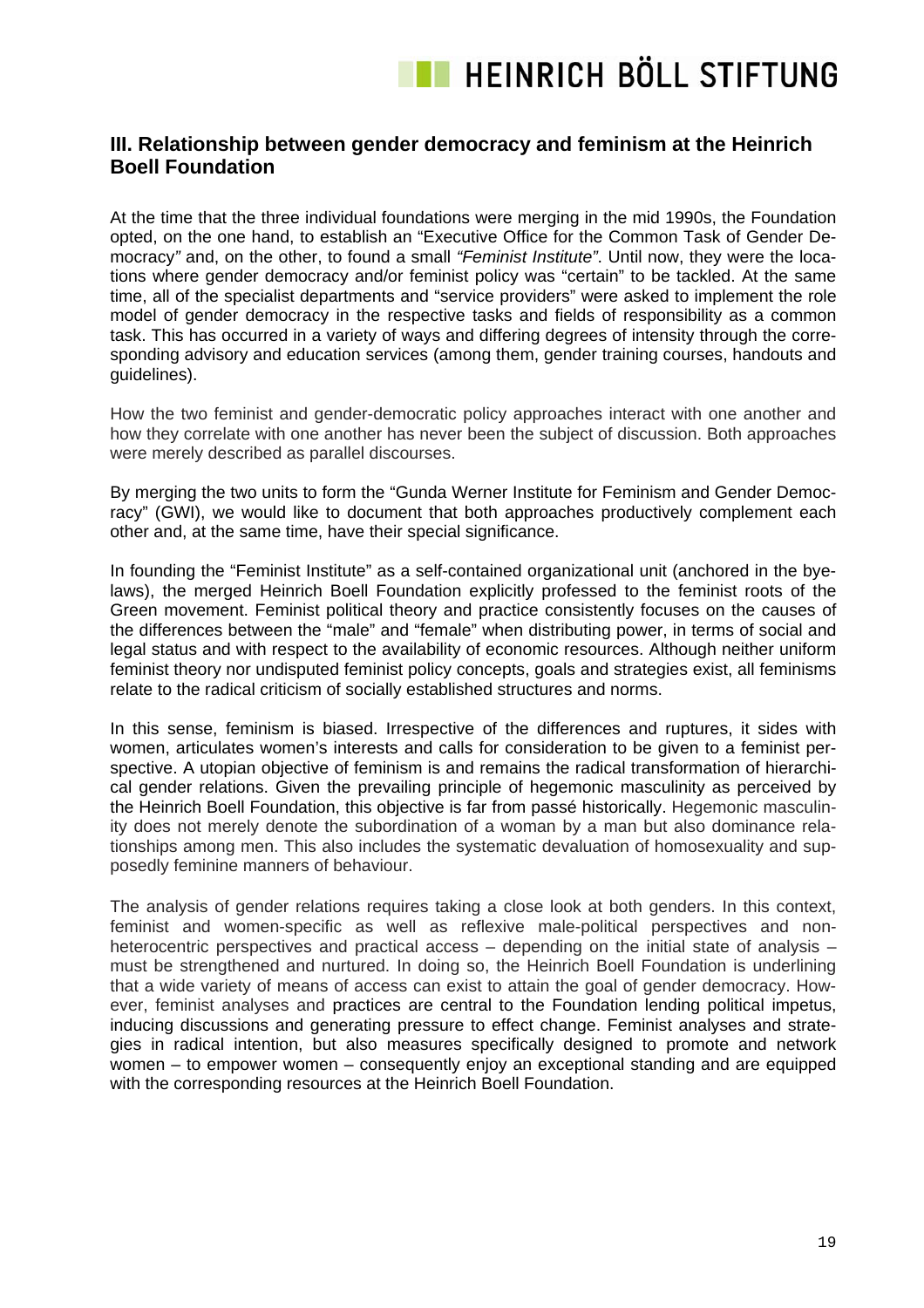### **C. The Gunda Werner Institute for Feminism and Gender Democracy**

Feminist and gender policy had previously been native to two separate units – the "Executive Office Gender Democracy" and the "Feminist Institute". By merging these two units to form the "Gunda Werner Institute for Feminism and Gender Democracy" (GWI), we are documenting within our Foundation and also to the outside world the productive coexistence of feminist and gender-democratic approaches in the political treatment of gender relations and hierarchies. It is not a question of "either-or" but of **complementary** strategies that should be based on a gender analysis wherever possible. In a common institute, the prerequisites for the productive and constructive treatment of a variety of sometimes even contradictory perspectives are embedded more effectively. Here, we can pool our resources and, at the same time, benefit mutually from the political profiles and networks which have been set up in previous years.

The "Gunda Werner Institute for Feminism and Gender Democracy" will, however, only be able to treat select individual gender-political issues and fields of action. To this end, it is equipped with special human and financial resources. **The GWI therefore does not supersede the common task of gender democracy.**

For the purposes of the role model, the aim of the Institute is to support and promote the societal emancipation and equality of women and men in every aspect of society.

In detail, the GWI seeks to:

- analyze power strategies, forms of communication and concepts of action in politics and society from the gender perspective and to steer against discriminating and exclusionary trends;
- introduce and nurture new gender-democratic and feminist perspectives into politics and society and to stimulate public debate;
- support and advance the exchange between feminist, women and men policy-related, gender-democratic scientific approaches and research perspectives as well as new approaches to emancipative work for women and men;
- promote the political involvement of women in general and of gender-competent people in particular;
- actively contribute to the gender sensitivity and competence of women and men, including especially people in decision-making and management positions;
- develop various (further) education courses and advisory services and to make these available internally and externally;
- look for, promote and expand on conceptually new forms of communication and education by and for women nationally and within a global context;
- develop offers that bring men round to gender policy, take up their points of view and integrate them as stakeholders;
- create room for developing social drafts that focus on a non-hierarchical coexistence of the genders;
- contribute to the establishment and expansion of national and international women's and men's networks as well as gender-democratic and feminist activities;
- promote a new generation of feminist and gender-conscious people in the fields of science and politics - and therefore promote the production of knowledge;